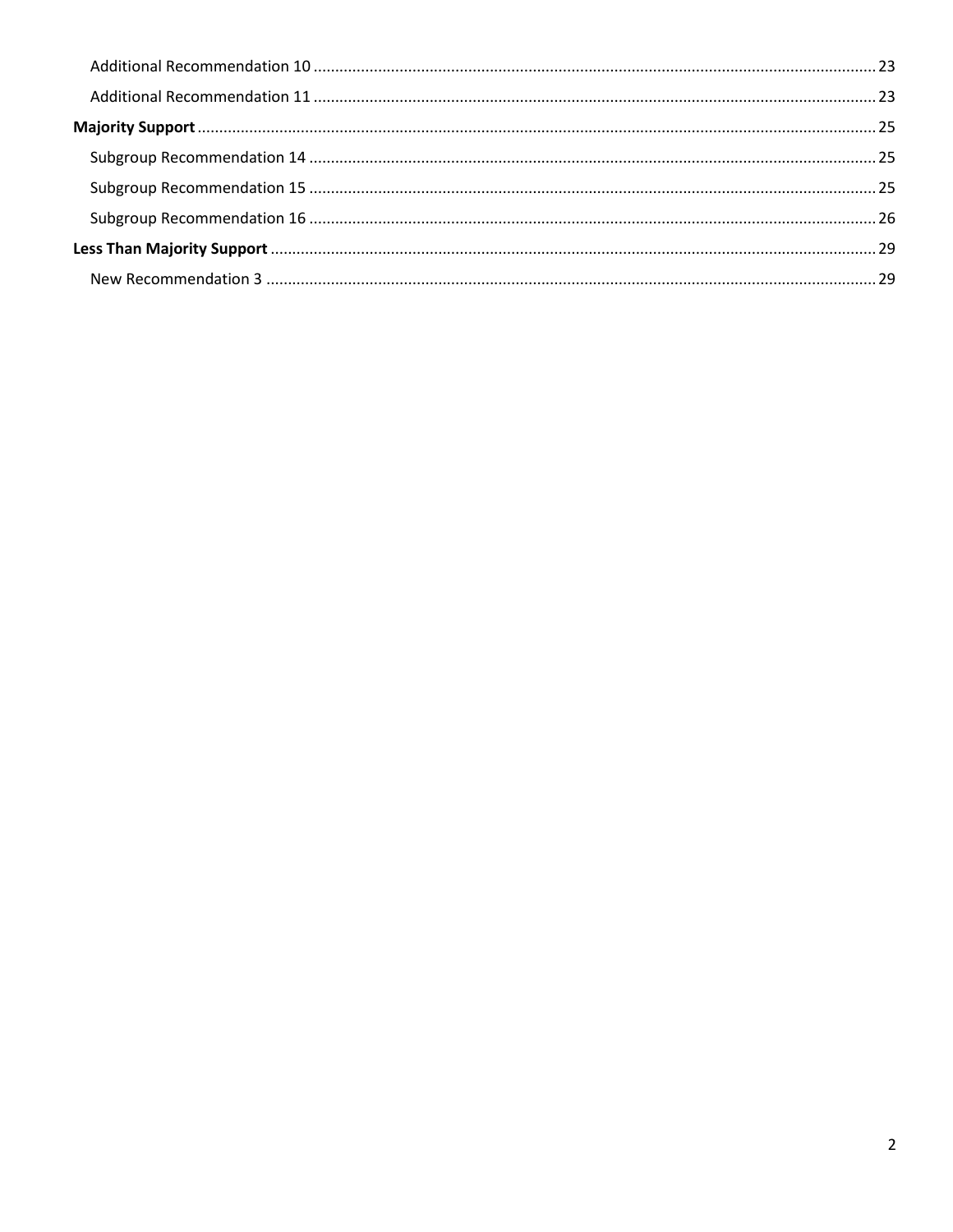# **Juvenile Justice Task Force Recommendations Voting Results**

Jim Anderson Senator Lisa Baker Andrew Barnes Kevin Bethel Meghan Black Russ Carlino Judge Kim Clark Senator Jay Costa Representative Sheryl Delozier Dominick DiSalvo Cynthia Figueroa Steve Guccini Helen Gym Representative Kristine Howard Dan Jurman Senator Scott Martin Haundray Muir Mike Pennington Tara Piechowicz Judge Douglas Reichley Jon Rubin Tiffany Sizemore Rick Steele Matt Stem Scott Talley Representative Tarah Toohil Joe Werner Senator Anthony Williams Representative Mike Zabel

# <span id="page-2-0"></span>Voting Members **(29)**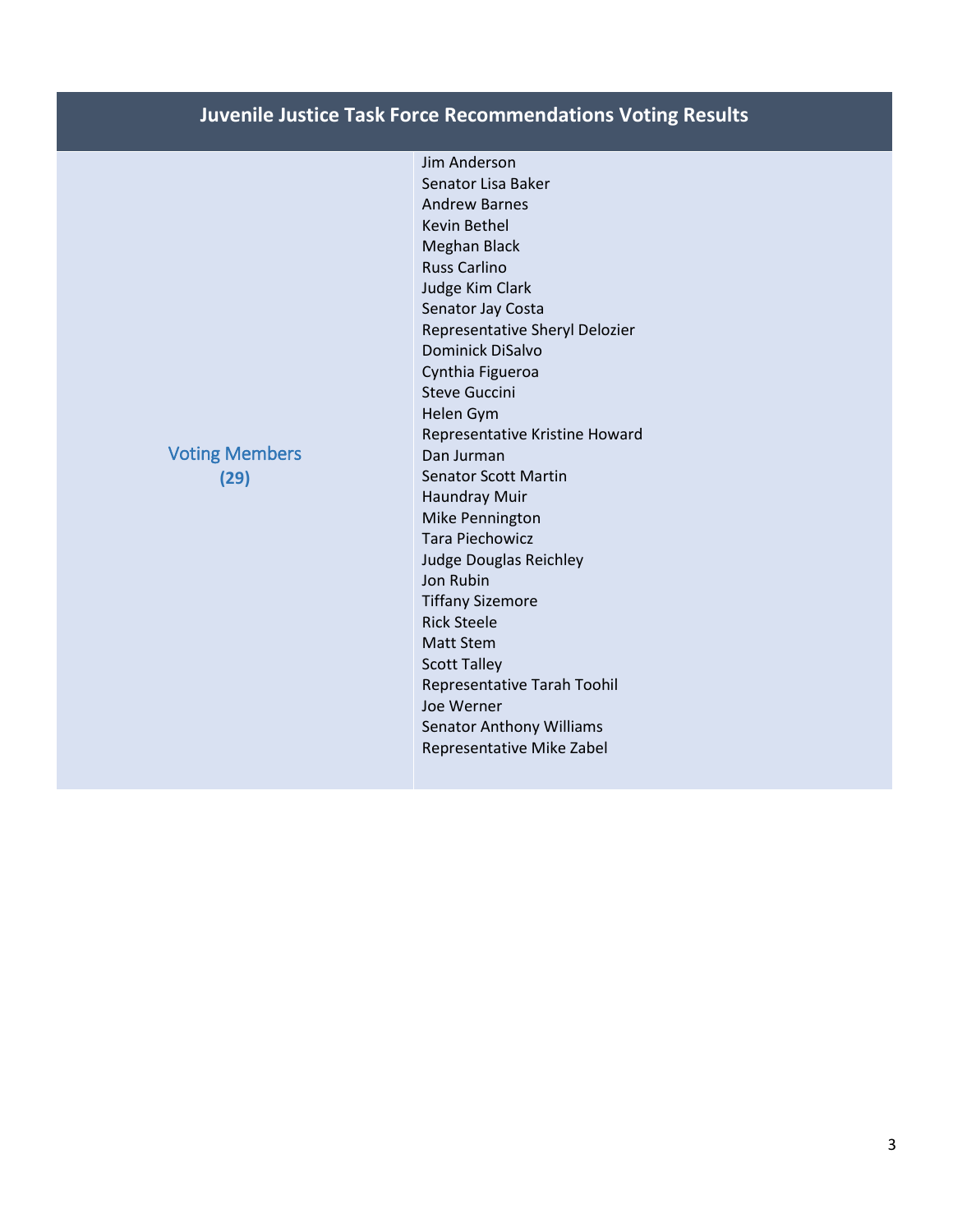<span id="page-3-7"></span><span id="page-3-6"></span><span id="page-3-5"></span><span id="page-3-4"></span><span id="page-3-3"></span><span id="page-3-2"></span><span id="page-3-1"></span><span id="page-3-0"></span>

| <b>Unanimous Support</b><br>*All Voting Members                                                                                                                                                                                                                                                                                                                                            |                           |                       |
|--------------------------------------------------------------------------------------------------------------------------------------------------------------------------------------------------------------------------------------------------------------------------------------------------------------------------------------------------------------------------------------------|---------------------------|-----------------------|
| <b>Recommendation</b>                                                                                                                                                                                                                                                                                                                                                                      | <b>Support</b>            | <b>Do Not Support</b> |
| Subgroup Recommendation 3: Curb the number of out-of-<br>home placement youth cycle through over the course of<br>their case                                                                                                                                                                                                                                                               | <b>All Voting Members</b> |                       |
| DHS, in collaboration with JCJC, the Juvenile Justice<br>Delinquency Prevention Group (JJDPC), and other relevant<br>stakeholder groups, shall annually monitor data around the<br>rejecting or ejecting of youth from private out-of-home<br>placements and make recommendations for policy change as<br>necessary to prevent placement instability.                                      |                           |                       |
| Subgroup Recommendation 5: JCJC shall develop Standards<br>Governing the Development and Application of Graduated<br>Response Protocols in partnership with the Pennsylvania<br><b>Council of Chief Juvenile Probation Officers and other</b><br>relevant stakeholders, and require adherence to these<br>standards as a condition for participation in the JCJC Grant-<br>in-Aid program. | All Voting Members        |                       |
| Subgroup Recommendation 6: Conduct an inventory of<br>gaps in programs and services for reducing delinquency in<br>Pennsylvania communities<br>Every three-to-five years, DHS shall coordinate with local<br>judges, county officials, and other relevant stakeholders to<br>conduct an inventory of programs and services to address<br>delinquency in every county.                      | <b>All Voting Members</b> |                       |
| Subgroup Recommendation 7: Consideration should be<br>given to reassign or repurpose skilled juvenile justice staff as<br>the juvenile justice system further shifts away from out-of-<br>home placement and toward community-based services.                                                                                                                                              | All Voting Members        |                       |
| Subgroup Recommendation 8: Performance measurement<br>data for Pennsylvania and for every county shall be tracked<br>and reported publicly to determine if the recommendations<br>are working and whether further changes may be needed.<br>Data will include but are not limited to the impact of policies<br>on youth by race and ethnicity.                                             | All Voting Members        |                       |
| Subgroup Recommendation 12: Expand services as<br>alternatives to arrest and court referral<br>Expand statewide front-end services as an alternative to<br>court referral, including mobile crisis teams.<br>a. Create recurring funding streams for schools to expand<br>services that serve as an alternative to arrest or court<br>referral.                                            | All Voting Members        |                       |
| Subgroup Recommendation 18(a): Amend the Human<br>Services Code to provide funding for indigent juvenile<br>defense services                                                                                                                                                                                                                                                               | <b>All Voting Members</b> |                       |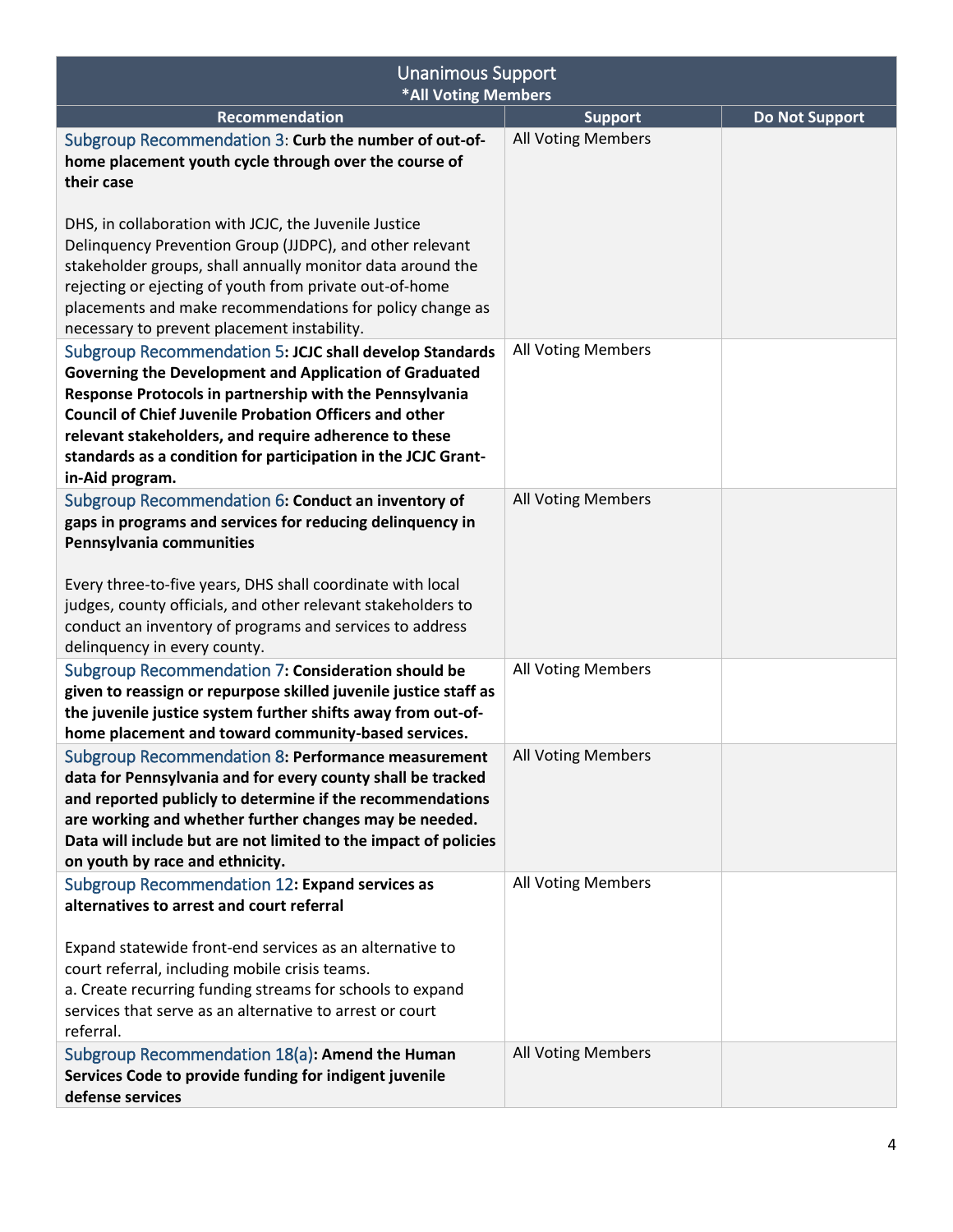<span id="page-4-1"></span><span id="page-4-0"></span>

| <b>Unanimous Support</b><br><b>*All Voting Members</b>                                                                                                                                                                                                                                                                                                                                                                                                                                                                                                                                                                                                                                                                                                                                                                                                                 |                           |                       |
|------------------------------------------------------------------------------------------------------------------------------------------------------------------------------------------------------------------------------------------------------------------------------------------------------------------------------------------------------------------------------------------------------------------------------------------------------------------------------------------------------------------------------------------------------------------------------------------------------------------------------------------------------------------------------------------------------------------------------------------------------------------------------------------------------------------------------------------------------------------------|---------------------------|-----------------------|
| <b>Recommendation</b>                                                                                                                                                                                                                                                                                                                                                                                                                                                                                                                                                                                                                                                                                                                                                                                                                                                  | <b>Support</b>            | <b>Do Not Support</b> |
| Counties shall be reimbursed at a 50% rate by the state<br>through the needs-based budgeting process for the provision<br>of indigent delinquency defense services (same rate as<br>guardians ad-litem and counsel in dependency proceedings).<br>Subgroup Recommendation 18(b): Amend the Human                                                                                                                                                                                                                                                                                                                                                                                                                                                                                                                                                                       | All Voting Members        |                       |
| Services Code to include both juvenile justice and child<br>welfare funding goals                                                                                                                                                                                                                                                                                                                                                                                                                                                                                                                                                                                                                                                                                                                                                                                      |                           |                       |
| The Human Services Code shall be amended to establish a<br>new purpose clause for Article VII (relating to children and<br>youth) to specifically set forth "child welfare" goals consistent<br>with the Juvenile Act's mandates relating to dependent<br>children, and "juvenile justice" goals consistent with the<br>Juvenile Act's mandates relating to delinquent children.                                                                                                                                                                                                                                                                                                                                                                                                                                                                                       |                           |                       |
| Subgroup Recommendation 20: Increase oversight and<br>accountability of out-of-home placements for youth<br>adjudicated delinquent                                                                                                                                                                                                                                                                                                                                                                                                                                                                                                                                                                                                                                                                                                                                     | <b>All Voting Members</b> |                       |
| 1. The Department of Human Services' (DHS) "Notification<br>Protocol for Formal Licensing Actions and Incidents" and the<br>process for implementing that protocol shall be amended to<br>provide more timely and specific information to judges,<br>public defenders, district attorneys, juvenile probation,<br>county commissioners, county DHS offices, private providers,<br>school districts, and youth as well as their families who are<br>adjudicated delinquent in all Pennsylvania counties when<br>there is 1) an allegation of child abuse involving a youth in a<br>residential placement 2) an indicated or founded report of<br>child abuse involving a youth in a residential placement; 3) a<br>licensing action taken against a program or facility; or 4) an<br>incident that involved law enforcement that was required to<br>be reported to DHS. |                           |                       |
| a. DHS shall expeditiously review all allegations of abuse<br>made by youth, their guardian or legal counsel, as a part of a<br>youth's treatment in out-of-home placement and notify all<br>parties regarding the result of the review of the allegation.                                                                                                                                                                                                                                                                                                                                                                                                                                                                                                                                                                                                             |                           |                       |
| b. DHS shall maintain and make public a cumulative record of<br>confirmed abuses that have occurred at a private provider's<br>out-of-home placement.                                                                                                                                                                                                                                                                                                                                                                                                                                                                                                                                                                                                                                                                                                                  |                           |                       |
| 2.55 Pa. Code Chapter 3800 shall be applied to out-of-home<br>placements for youth adjudicated delinquent that are<br>managed and operated by the Department of Human<br>Services' Bureau of Juvenile Justice Services (BJJS).                                                                                                                                                                                                                                                                                                                                                                                                                                                                                                                                                                                                                                         |                           |                       |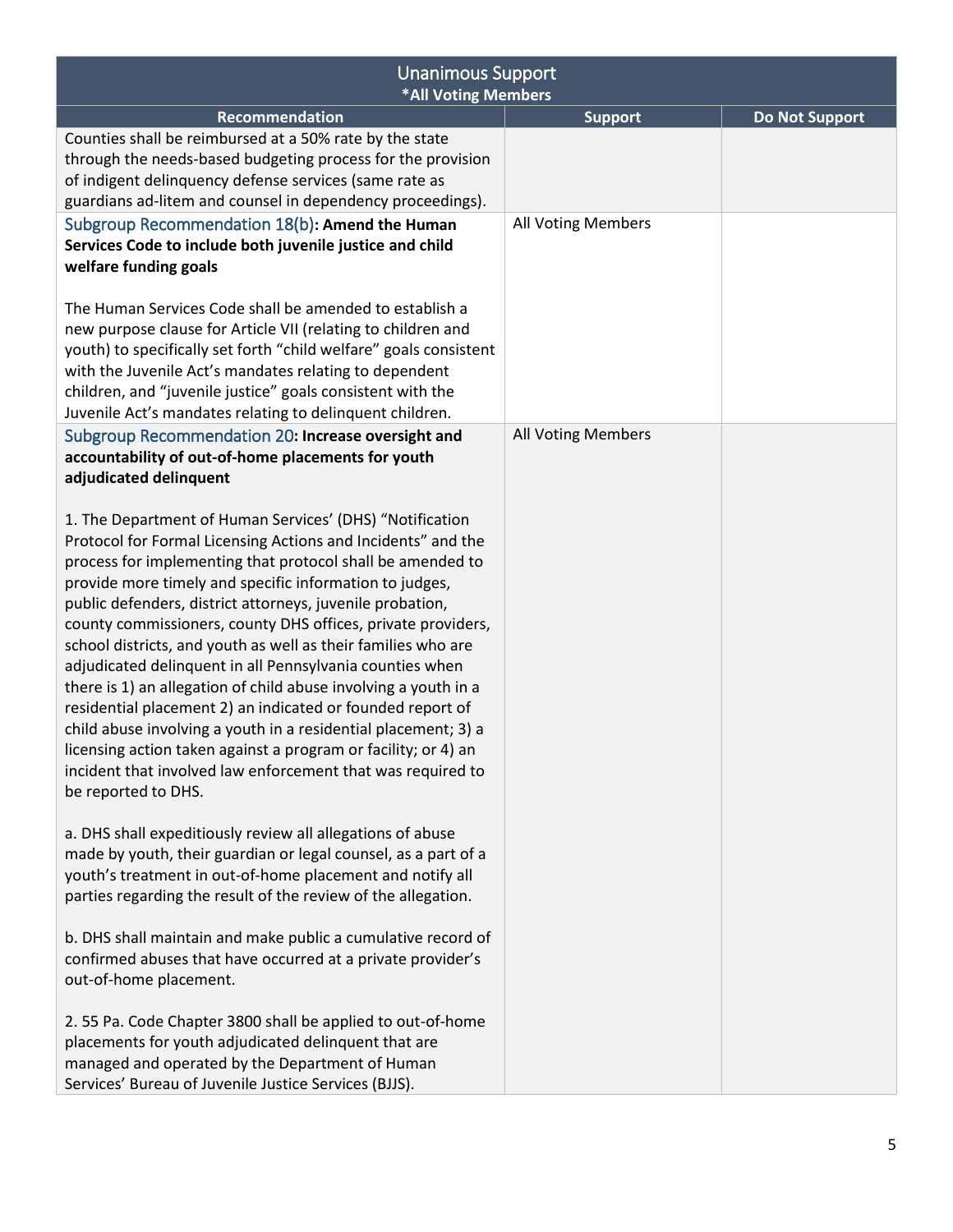<span id="page-5-1"></span><span id="page-5-0"></span>

| <b>Unanimous Support</b><br>*All Voting Members                                                                                                                                                                                                                                                                                                                                                                                                                  |                           |                       |
|------------------------------------------------------------------------------------------------------------------------------------------------------------------------------------------------------------------------------------------------------------------------------------------------------------------------------------------------------------------------------------------------------------------------------------------------------------------|---------------------------|-----------------------|
| Recommendation                                                                                                                                                                                                                                                                                                                                                                                                                                                   | <b>Support</b>            | <b>Do Not Support</b> |
| a. Establish independent oversight by the Office of State<br>Inspector General, with individuals who have knowledge of<br>and expertise with 55 Pa. Code Chapter 3800, for compliance<br>with these rules including: 1) the licensing process for out-of-<br>home placements for youth who are adjudicated delinquent;<br>and 2) the investigation process of incidents that occur within<br>out-of-home placements for youth who are adjudicated<br>delinquent. |                           |                       |
| 3.55 Pa. Code Chapter 3800 shall be amended to require DHS<br>to make routine announced and unannounced daytime and<br>nighttime inspections of all residential programs.                                                                                                                                                                                                                                                                                        |                           |                       |
| Subgroup Recommendation 24: Aggressively pursue<br>statewide implementation of the Juvenile Justice System<br><b>Enhancement Strategy (JJSES)</b>                                                                                                                                                                                                                                                                                                                | All Voting Members        |                       |
| The Commonwealth must continue to aggressively pursue the<br>implementation and sustainability of the Pennsylvania<br>Juvenile Justice System Enhancement Strategy (JJSES) toward<br>the goal of achieving our juvenile justice system's balanced<br>and restorative justice mission by:                                                                                                                                                                         |                           |                       |
| a. Employing evidence-based practices, with fidelity, at every<br>stage of the juvenile justice process;                                                                                                                                                                                                                                                                                                                                                         |                           |                       |
| b. Collecting and analyzing data necessary to measure the<br>results of these efforts; and, with this knowledge,                                                                                                                                                                                                                                                                                                                                                 |                           |                       |
| c. Striving to continuously improve the quality of the<br>decisions made, and the services and programs provided in,<br>the juvenile justice system.                                                                                                                                                                                                                                                                                                             |                           |                       |
| Subgroup Recommendation 25: The Juvenile Act should be<br>amended to provide that youth working while in court-<br>ordered placement shall be paid not less than the<br>Pennsylvania minimum wage.                                                                                                                                                                                                                                                               | <b>All Voting Members</b> |                       |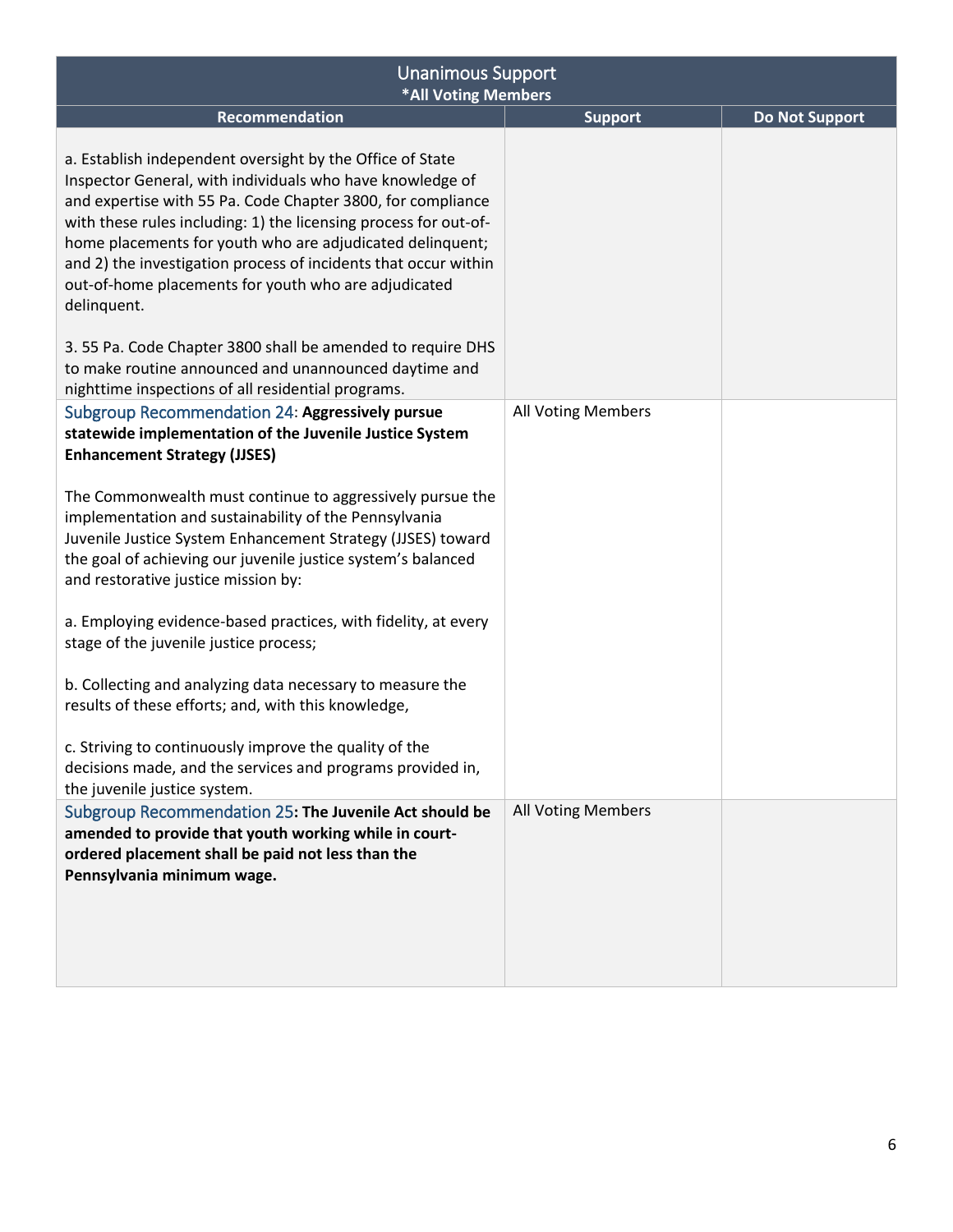<span id="page-6-0"></span>

| <b>Unanimous Support</b><br>*All Voting Members                                                                                                                                                                                                                                                                             |                           |                       |
|-----------------------------------------------------------------------------------------------------------------------------------------------------------------------------------------------------------------------------------------------------------------------------------------------------------------------------|---------------------------|-----------------------|
| <b>Recommendation</b>                                                                                                                                                                                                                                                                                                       | <b>Support</b>            | <b>Do Not Support</b> |
| Additional Recommendation 5: Establish a statewide youth<br>and family advisory group and support county-level advisory<br>groups to ensure that these alternatives and budget<br>allocations are vetted and supported by meaningful youth<br>and family participation. Appoint one or more of the<br>members to the JJDPC. | <b>All Voting Members</b> |                       |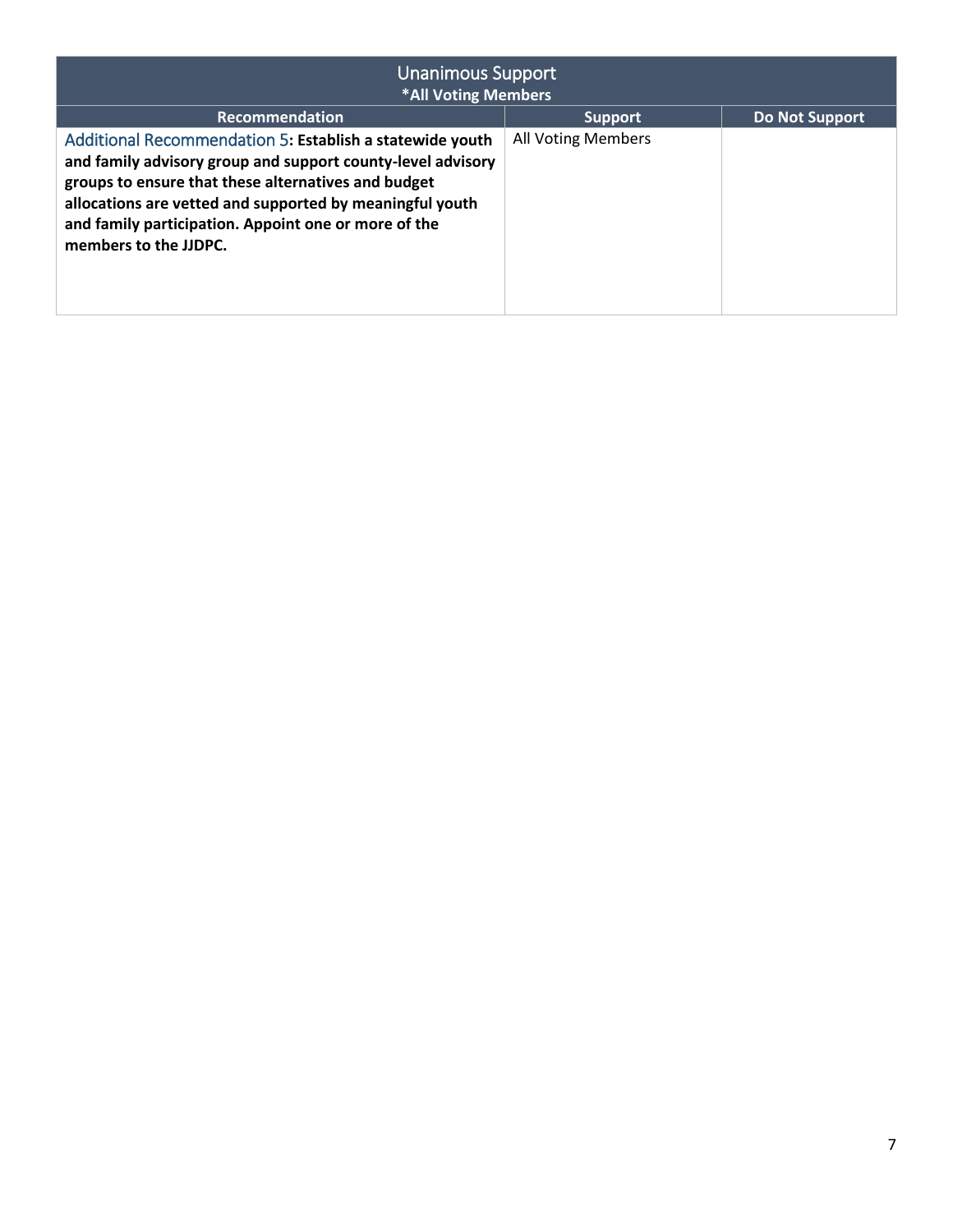<span id="page-7-1"></span><span id="page-7-0"></span>

| Recommendation                                         | <b>Support</b>                  | <b>Do Not Support</b><br><b>Russ Carlino</b> |
|--------------------------------------------------------|---------------------------------|----------------------------------------------|
| Subgroup Recommendation 1: Reserving out-of-           | Jim Anderson                    |                                              |
| home placement for the most serious cases that         | Senator Lisa Baker              |                                              |
| pose a threat to community safety                      | <b>Andrew Barnes</b>            |                                              |
|                                                        | Kevin Bethel                    |                                              |
| 1. Youth may not be removed from the home as           | Meghan Black                    |                                              |
| the disposition for an adjudication of delinquency,    | Judge Kim Clark                 |                                              |
| unless the court determines that one of the            | Senator Jay Costa               |                                              |
| following applies:                                     | Representative Sheryl Delozier  |                                              |
|                                                        | Dominick DiSalvo                |                                              |
| a) The youth poses a risk to the safety of the         | Cynthia Figueroa                |                                              |
| community or a victim. In determining whether          | <b>Steve Guccini</b>            |                                              |
| the youth poses a risk to the safety of the            | Helen Gym                       |                                              |
| community or a victim, the court shall consider:       | Representative Kristine Howard  |                                              |
| a. The results of a validated risk and needs           | Dan Jurman                      |                                              |
| assessment;                                            | <b>Senator Scott Martin</b>     |                                              |
| b. Whether the youth used a deadly weapon in the       | Haundray Muir                   |                                              |
| commission of the offenses;                            | Mike Pennington                 |                                              |
| c. Whether the youth intentionally inflicted           | <b>Tara Piechowicz</b>          |                                              |
| significant bodily injury upon another person in       | Judge Douglas Reichley          |                                              |
| the commission of the offenses; and                    | Jon Rubin                       |                                              |
| d. The nature of the offense.                          | <b>Tiffany Sizemore</b>         |                                              |
|                                                        | <b>Rick Steele</b>              |                                              |
| b) The youth has been adjudicated delinquent of a      | <b>Matt Stem</b>                |                                              |
| sexual offense and that residential treatment is       | <b>Scott Talley</b>             |                                              |
| the most appropriate and least restrictive             | Representative Tarah Toohil     |                                              |
| dispositional option.                                  | Joe Werner                      |                                              |
|                                                        | <b>Senator Anthony Williams</b> |                                              |
| c) The court determines that the juvenile is           | Representative Mike Zabel       |                                              |
| medically in need of residential drug and alcohol      |                                 |                                              |
| or mental health services, after an appropriate        |                                 |                                              |
| evaluation or assessment.                              |                                 |                                              |
|                                                        |                                 |                                              |
| 2. The court may not remove a youth from home          |                                 |                                              |
| solely for a technical probation violation. This shall |                                 |                                              |
| not include:                                           |                                 |                                              |
|                                                        |                                 |                                              |
| a) The violation of a no contact order which places    |                                 |                                              |
| the safety of the community or a victim at risk;       |                                 |                                              |
|                                                        |                                 |                                              |
| b) Repeated violations of probation for an offense     |                                 |                                              |
| involving the threat to, or use or possession of a     |                                 |                                              |
| deadly weapon or the intentional infliction            |                                 |                                              |
| significant bodily injury to a victim;                 |                                 |                                              |
|                                                        |                                 |                                              |
| c) The violation of probation for a sexual offense;    |                                 |                                              |
|                                                        |                                 |                                              |
| or                                                     |                                 |                                              |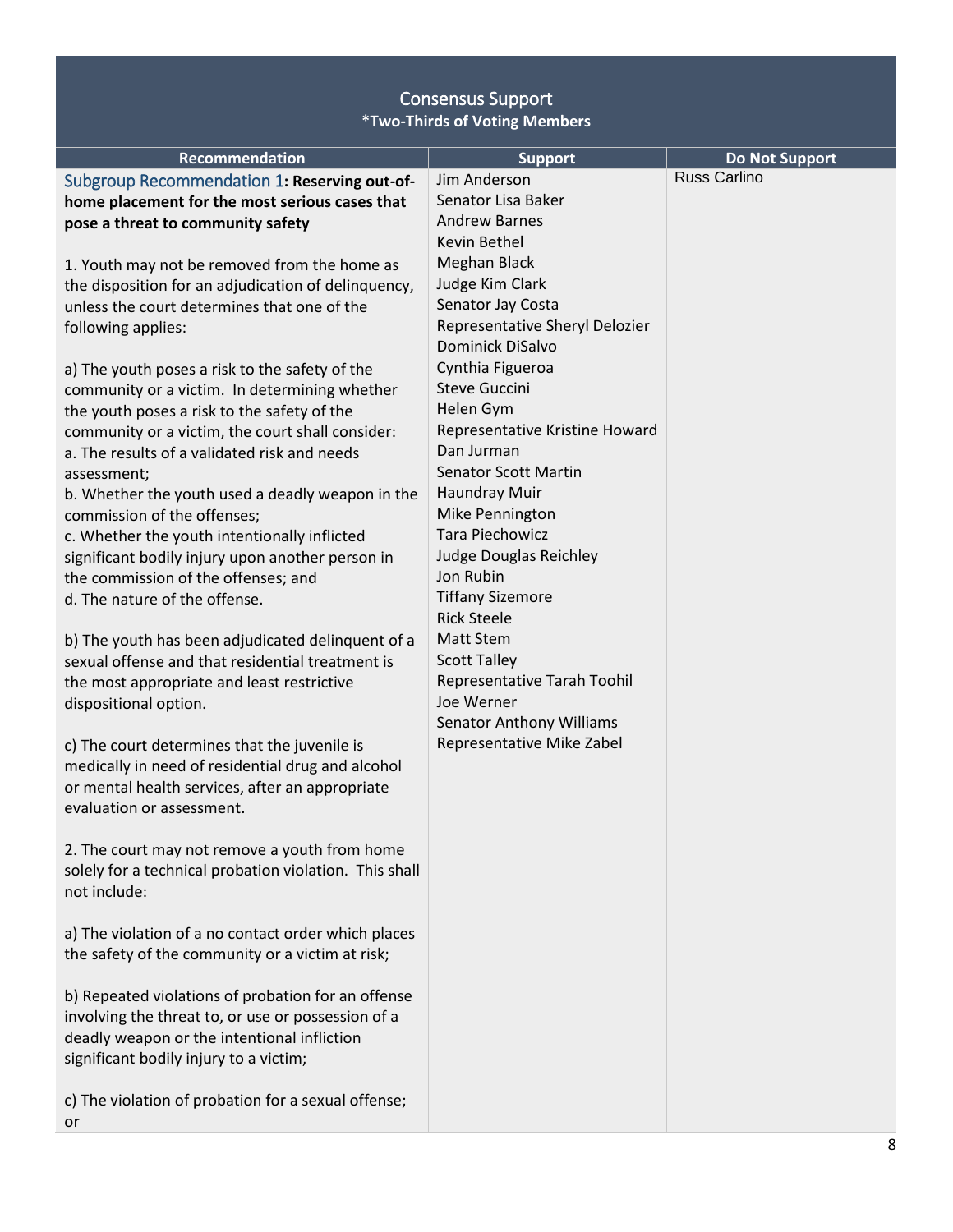<span id="page-8-0"></span>

| <b>Recommendation</b>                                                                                                                                                                                                                                                                                                                                                                                                                                                                                                                                                                                                                                                                                                                    | <b>Support</b>                                                                                                                     | <b>Do Not Support</b>                  |
|------------------------------------------------------------------------------------------------------------------------------------------------------------------------------------------------------------------------------------------------------------------------------------------------------------------------------------------------------------------------------------------------------------------------------------------------------------------------------------------------------------------------------------------------------------------------------------------------------------------------------------------------------------------------------------------------------------------------------------------|------------------------------------------------------------------------------------------------------------------------------------|----------------------------------------|
| d) When the court determines that the juvenile is<br>medically in need of residential drug and alcohol<br>or mental health services, after an appropriate<br>evaluation or assessment.                                                                                                                                                                                                                                                                                                                                                                                                                                                                                                                                                   |                                                                                                                                    |                                        |
| 3. In all cases where the court has determined that<br>removal and placement of the youth is the<br>appropriate and least restrictive dispositional<br>option after consideration of the above factors,<br>the court shall set forth its reasons for removal<br>and placement of the youth on the record and in<br>writing.                                                                                                                                                                                                                                                                                                                                                                                                              |                                                                                                                                    |                                        |
| 4. The court shall not dispose a youth to out-of-<br>home placement solely because treatment is not<br>available in the community.                                                                                                                                                                                                                                                                                                                                                                                                                                                                                                                                                                                                       |                                                                                                                                    |                                        |
| 5. The court shall not remove a youth from home<br>because of concerns related to the family or home<br>environment (neglect, abuse, etc.). Where there<br>are concerns related to abuse, neglect, or<br>dependency, the matter should be referred to the<br>appropriate child welfare agency.                                                                                                                                                                                                                                                                                                                                                                                                                                           |                                                                                                                                    |                                        |
| 6. The model (CPCMS) juvenile delinquency<br>dispositional and post-dispositional review orders<br>be reviewed by the Juvenile Court Procedural<br>Rules Committee and the AOPC to ensure that the<br>court order cannot be entered unless the court's<br>reasons for the disposition are set forth as<br>required by Pa. P.J.C.P. 512 and 42 Pa C.S. § 6352<br>(c) as added to the Juvenile Act by Senator Baker's<br>Act 22 of 2012 (including, if the juvenile is<br>removed from the home, why the court found that<br>the out-of-home placement ordered is the least<br>restrictive type of placement that is consistent<br>with the protection of public and the juvenile's<br>treatment, supervision rehabilitation and welfare). |                                                                                                                                    |                                        |
| Subgroup Recommendation 2: Keep youth in<br>out-of-home placement no longer than the<br>timeframe supported by research<br>1. When the court imposes a disposition of out-of-<br>home placement in response to an adjudication of<br>delinquency, the rebuttable presumptive period of                                                                                                                                                                                                                                                                                                                                                                                                                                                   | Jim Anderson<br>Senator Lisa Baker<br><b>Andrew Barnes</b><br>Kevin Bethel<br>Meghan Black<br>Judge Kim Clark<br>Senator Jay Costa | Russ Carlino<br>Judge Douglas Reichley |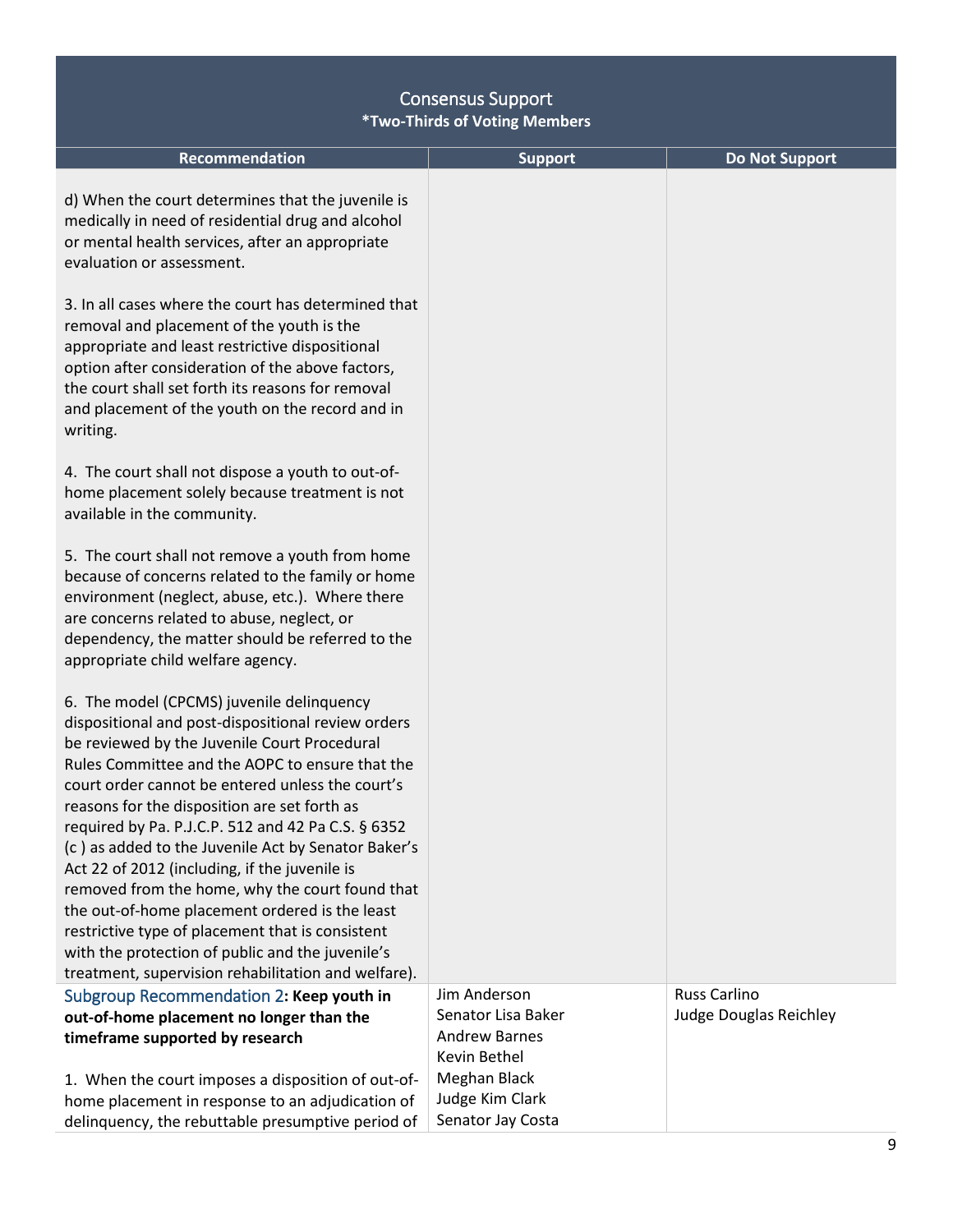<span id="page-9-0"></span>

| Recommendation<br>commitment shall be six months. The court may<br>extend the presumptive period of placement if the<br>court finds:<br>a) An extension is necessary to complete an<br>evidence-based program or a program rated by a<br>standardized tool as effective for reducing<br>recidivism, consistent with the youth's assessed<br>criminogenic needs that is already underway, and<br>that the program cannot be completed in the<br>community; or<br>b) The youth still poses a risk to the safety of the<br>community or a victim, assessed using the factors<br>outlined in Recommendation 1, Sub-bullet (1)(a).<br>2. Youth who have been adjudicated delinquent of<br>murder or a sexual offense or an attempt to<br>commit murder or a sexual offense may be exempt<br>from the presumptive period of placement. | <b>Support</b><br>Representative Sheryl Delozier<br>Dominick DiSalvo<br>Cynthia Figueroa<br><b>Steve Guccini</b><br>Helen Gym<br>Representative Kristine Howard<br>Dan Jurman<br>Senator Scott Martin<br>Haundray Muir<br>Mike Pennington<br>Tara Piechowicz<br>Jon Rubin<br><b>Tiffany Sizemore</b><br><b>Rick Steele</b><br>Matt Stem<br><b>Scott Talley</b><br>Representative Tarah Toohil<br>Joe Werner<br><b>Senator Anthony Williams</b><br>Representative Mike Zabel | <b>Do Not Support</b>               |
|----------------------------------------------------------------------------------------------------------------------------------------------------------------------------------------------------------------------------------------------------------------------------------------------------------------------------------------------------------------------------------------------------------------------------------------------------------------------------------------------------------------------------------------------------------------------------------------------------------------------------------------------------------------------------------------------------------------------------------------------------------------------------------------------------------------------------------|-----------------------------------------------------------------------------------------------------------------------------------------------------------------------------------------------------------------------------------------------------------------------------------------------------------------------------------------------------------------------------------------------------------------------------------------------------------------------------|-------------------------------------|
| 3. In all cases where the court has determined that<br>is necessary and appropriate to extend placement<br>beyond six months, the court shall set forth its<br>reasons for the continued placement of the youth<br>on the record and in writing.<br>4. Pa. R.J.C.P 610 should be modified to require<br>dispositional review hearings in all cases (including<br>those disposed to probation) to be held at a<br>minimum every three months and to set forth the<br>specific determinations that must be made at each<br>proceeding (similar to the specificity of the<br>determinations that must be made by the court in<br>permanency hearings for dependent children<br>under Rule 1610).                                                                                                                                    |                                                                                                                                                                                                                                                                                                                                                                                                                                                                             |                                     |
| Subgroup Recommendation 4: Focus supervision<br>conditions on criminogenic risk and needs<br>1. Conditions of supervision shall only be ordered<br>consistent with a demonstrated need as assessed<br>by validated risk and needs assessment.<br>2. Treatment shall only be ordered consistent with<br>a demonstrated need as assessed by a validated<br>risk and needs assessment.                                                                                                                                                                                                                                                                                                                                                                                                                                              | Jim Anderson<br>Senator Lisa Baker<br><b>Andrew Barnes</b><br>Kevin Bethel<br>Judge Kim Clark<br>Senator Jay Costa<br>Representative Sheryl Delozier<br>Dominick DiSalvo<br>Cynthia Figueroa<br><b>Steve Guccini</b>                                                                                                                                                                                                                                                        | Meghan Black<br><b>Russ Carlino</b> |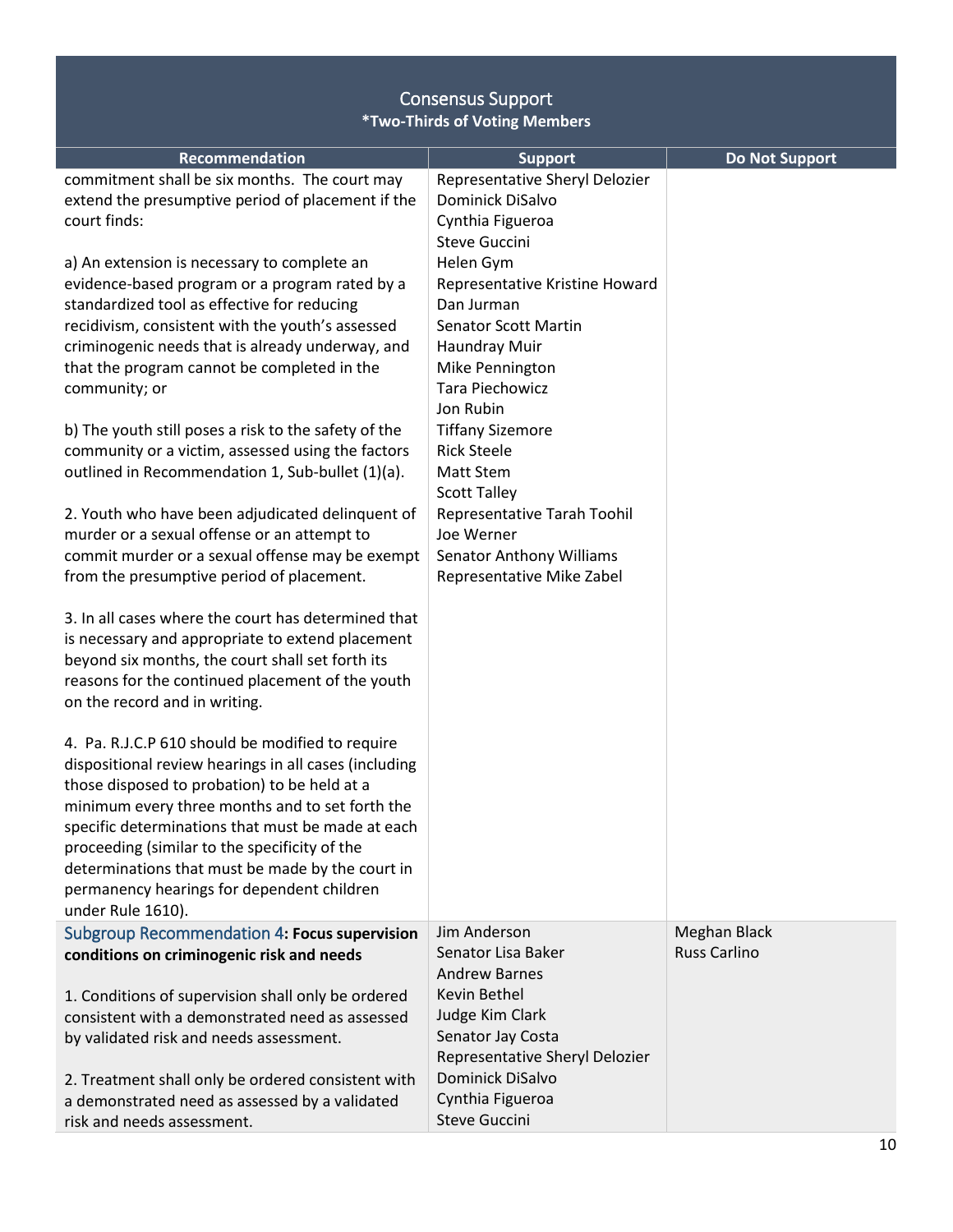# Consensus Support

**\*Two-Thirds of Voting Members**

<span id="page-10-1"></span><span id="page-10-0"></span>

| Recommendation                                                                                                                                                                                                                                                                                                                                                                                                                                                                                              | <b>Support</b>                                                                                                                                                                                                                                                                                                                                                                                                                                                                                                                                         | <b>Do Not Support</b>                      |
|-------------------------------------------------------------------------------------------------------------------------------------------------------------------------------------------------------------------------------------------------------------------------------------------------------------------------------------------------------------------------------------------------------------------------------------------------------------------------------------------------------------|--------------------------------------------------------------------------------------------------------------------------------------------------------------------------------------------------------------------------------------------------------------------------------------------------------------------------------------------------------------------------------------------------------------------------------------------------------------------------------------------------------------------------------------------------------|--------------------------------------------|
|                                                                                                                                                                                                                                                                                                                                                                                                                                                                                                             | Helen Gym<br>Representative Kristine Howard<br>Dan Jurman<br><b>Senator Scott Martin</b><br>Haundray Muir<br>Mike Pennington<br><b>Tara Piechowicz</b><br>Judge Douglas Reichley<br>Jon Rubin<br><b>Tiffany Sizemore</b><br><b>Rick Steele</b><br><b>Matt Stem</b><br><b>Scott Talley</b><br>Representative Tarah Toohil<br>Joe Werner<br><b>Senator Anthony Williams</b><br>Representative Mike Zabel                                                                                                                                                 |                                            |
| Subgroup Recommendation 11: Prohibit written<br>allegations in juvenile court from contempt for<br>failure to comply in Magisterial District Court<br>The juvenile court (Court of Common Pleas) shall<br>no longer have jurisdiction over contempt charges<br>from the conviction of a summary offense. 42 Pa.<br>C.S. $\S$ 6302 "Delinquent Act" (1) should be<br>amended to remove failure to comply with the<br>lawful sentence imposed for a summary offense<br>from the definition of delinquent act. | Jim Anderson<br>Senator Lisa Baker<br><b>Andrew Barnes</b><br>Kevin Bethel<br>Meghan Black<br>Judge Kim Clark<br>Senator Jay Costa<br>Dominick DiSalvo<br>Cynthia Figueroa<br><b>Steve Guccini</b><br>Helen Gym<br>Representative Kristine Howard<br>Dan Jurman<br><b>Senator Scott Martin</b><br>Haundray Muir<br>Mike Pennington<br>Tara Piechowicz<br>Jon Rubin<br><b>Tiffany Sizemore</b><br><b>Rick Steele</b><br>Matt Stem<br><b>Scott Talley</b><br>Representative Tarah Toohil<br><b>Senator Anthony Williams</b><br>Representative Mike Zabel | Judge Douglas Reichley<br>Joe Werner       |
| Subgroup Recommendation 13: Raise the<br>minimum age of juvenile court jurisdiction                                                                                                                                                                                                                                                                                                                                                                                                                         | <b>Andrew Barnes</b><br>Kevin Bethel                                                                                                                                                                                                                                                                                                                                                                                                                                                                                                                   | Jim Anderson<br>Senator Lisa Baker         |
| Raise the minimum age for a written allegation of                                                                                                                                                                                                                                                                                                                                                                                                                                                           | Judge Kim Clark<br>Senator Jay Costa                                                                                                                                                                                                                                                                                                                                                                                                                                                                                                                   | <b>Meghan Black</b><br><b>Russ Carlino</b> |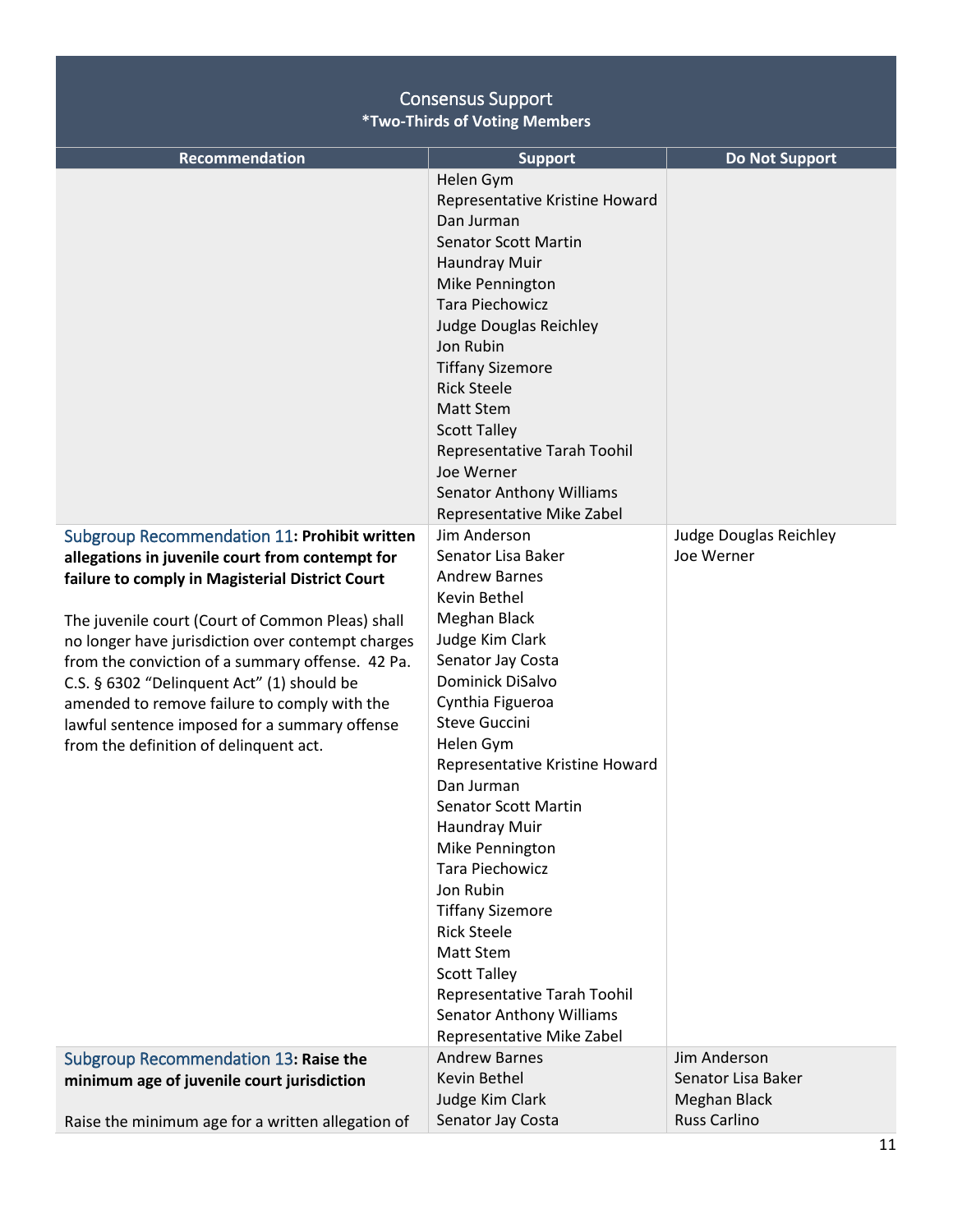<span id="page-11-0"></span>

| <b>Recommendation</b>                                                                                                                                                                                                                                                                                                                                                                                                                                                                                                                                                                                                                                                                                                                                                                                                                                                                                                                                                                                  | <b>Support</b>                                                                                                                                                                                                                                                                                                                                                                                                                                                                                                                                                   | <b>Do Not Support</b>                                                                              |
|--------------------------------------------------------------------------------------------------------------------------------------------------------------------------------------------------------------------------------------------------------------------------------------------------------------------------------------------------------------------------------------------------------------------------------------------------------------------------------------------------------------------------------------------------------------------------------------------------------------------------------------------------------------------------------------------------------------------------------------------------------------------------------------------------------------------------------------------------------------------------------------------------------------------------------------------------------------------------------------------------------|------------------------------------------------------------------------------------------------------------------------------------------------------------------------------------------------------------------------------------------------------------------------------------------------------------------------------------------------------------------------------------------------------------------------------------------------------------------------------------------------------------------------------------------------------------------|----------------------------------------------------------------------------------------------------|
| delinquency against a youth from 10 to 13, except<br>for murder or sexual offenses which would be<br>designated as a Felony in the First Degree if they<br>were committed by an adult, for which the<br>minimum age of jurisdiction shall remain 10.<br>County Children and Youth agencies shall prioritize<br>services to children who are alleged to have<br>committed a delinquent act or crime, other than a<br>summary offense, while under the age of 13 years.                                                                                                                                                                                                                                                                                                                                                                                                                                                                                                                                  | Representative Sheryl Delozier<br>Dominick DiSalvo<br>Cynthia Figueroa<br><b>Steve Guccini</b><br>Helen Gym<br>Representative Kristine Howard<br>Dan Jurman<br>Haundray Muir<br>Mike Pennington<br>Tara Piechowicz<br>Jon Rubin<br><b>Tiffany Sizemore</b><br><b>Matt Stem</b><br>Representative Tarah Toohil<br>Joe Werner<br><b>Senator Anthony Williams</b><br>Representative Mike Zabel                                                                                                                                                                      | <b>Senator Scott Martin</b><br>Judge Douglas Reichley<br><b>Rick Steele</b><br><b>Scott Talley</b> |
| Subgroup Recommendation 17: Narrow the<br>criteria for trying youth as adults<br>1. Eliminate statutory exclusion from juvenile<br>court ("direct file")<br>a. Amend the Juvenile Act to delete the so-called<br>'direct file' provisions added by Act 33 of Special<br>Session No. 1 of 1995, which excluded designated<br>felonies allegedly committed by juveniles age 15<br>and older from the definition of 'delinquent act'<br>and subjecting them automatically to original<br>criminal court jurisdiction. Amend the Juvenile Act<br>to remove the exclusion of "the crime of murder"<br>from the definition of 'delinquent act'.<br>2. Raise the minimum age at which a youth may be<br>transferred by a judge to criminal court for certain<br>serious offenses to 16.<br>3. Shift the burden of establishing that the "public<br>interest is served" by the transfer of the case to<br>criminal court to the Commonwealth in all cases.<br>a. Remove the exceptions to this burden of proof | Jim Anderson<br>Senator Lisa Baker<br><b>Andrew Barnes</b><br>Kevin Bethel<br><b>Russ Carlino</b><br>Judge Kim Clark<br>Senator Jay Costa<br>Representative Sheryl Delozier<br>Dominick DiSalvo<br>Cynthia Figueroa<br>Steve Guccini<br>Helen Gym<br>Representative Kristine Howard<br>Dan Jurman<br><b>Senator Scott Martin</b><br>Haundray Muir<br>Mike Pennington<br><b>Tara Piechowicz</b><br>Judge Douglas Reichley<br>Jon Rubin<br><b>Tiffany Sizemore</b><br><b>Rick Steele</b><br><b>Matt Stem</b><br><b>Scott Talley</b><br>Representative Tarah Toohil | Meghan Black                                                                                       |
| for offenses involving the use of a deadly weapon<br>and certain offenses where the youth is 15 years<br>old or older.                                                                                                                                                                                                                                                                                                                                                                                                                                                                                                                                                                                                                                                                                                                                                                                                                                                                                 | Joe Werner<br><b>Senator Anthony Williams</b><br>Representative Mike Zabel                                                                                                                                                                                                                                                                                                                                                                                                                                                                                       |                                                                                                    |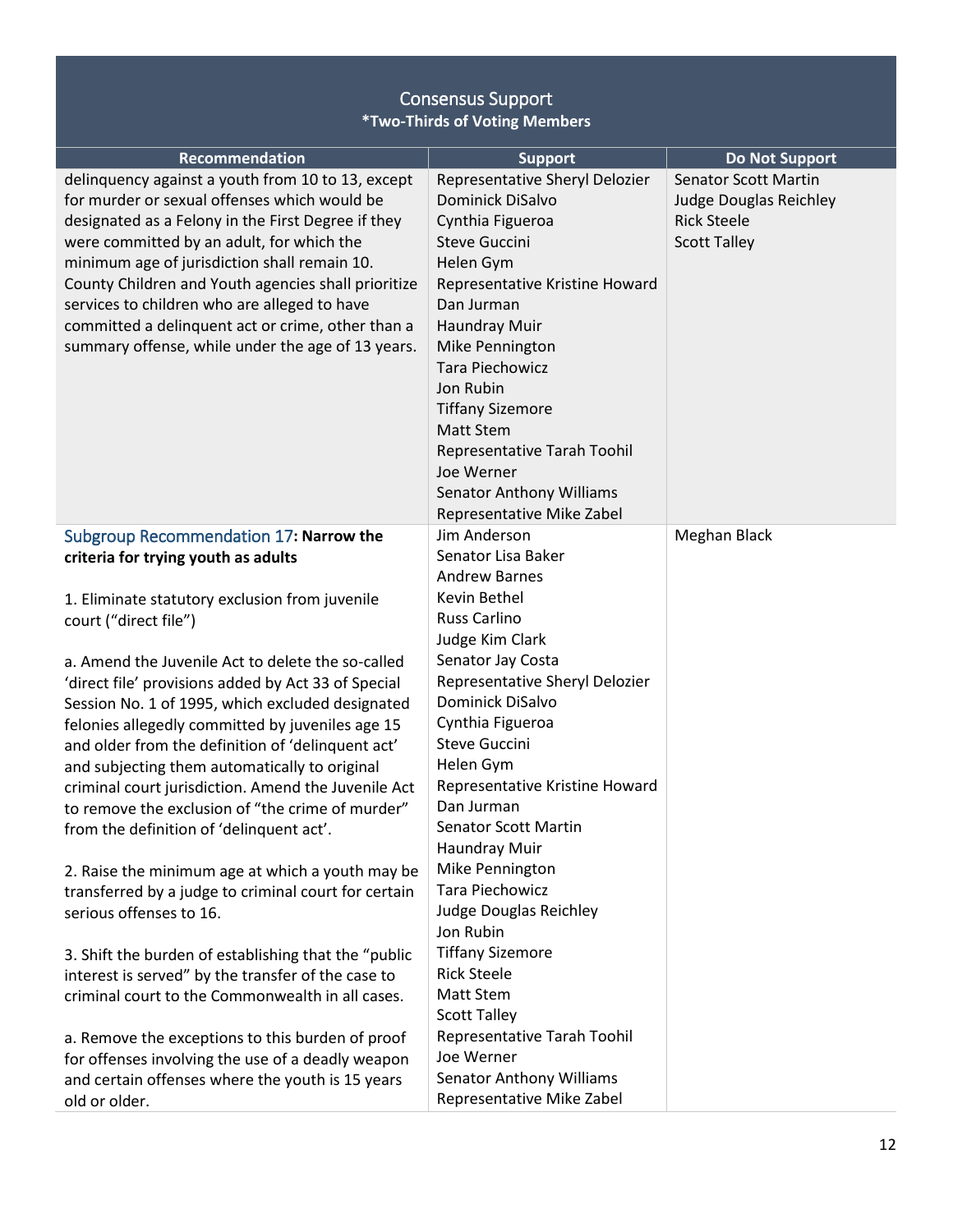<span id="page-12-0"></span>

| <b>Consensus Support</b><br><b>*Two-Thirds of Voting Members</b>                                                                                                                                                                                                                                                                                                                                                                                                                                                                                                                                                                                                                                                                                                                                                                                        |                                                                                                                                                                                                                                                                                                                                                                                                                                                          |                                                                 |
|---------------------------------------------------------------------------------------------------------------------------------------------------------------------------------------------------------------------------------------------------------------------------------------------------------------------------------------------------------------------------------------------------------------------------------------------------------------------------------------------------------------------------------------------------------------------------------------------------------------------------------------------------------------------------------------------------------------------------------------------------------------------------------------------------------------------------------------------------------|----------------------------------------------------------------------------------------------------------------------------------------------------------------------------------------------------------------------------------------------------------------------------------------------------------------------------------------------------------------------------------------------------------------------------------------------------------|-----------------------------------------------------------------|
| Recommendation                                                                                                                                                                                                                                                                                                                                                                                                                                                                                                                                                                                                                                                                                                                                                                                                                                          | <b>Support</b>                                                                                                                                                                                                                                                                                                                                                                                                                                           | <b>Do Not Support</b>                                           |
| b. Remove the requirement that the burden of<br>proof be placed on the child in certain cases.                                                                                                                                                                                                                                                                                                                                                                                                                                                                                                                                                                                                                                                                                                                                                          |                                                                                                                                                                                                                                                                                                                                                                                                                                                          |                                                                 |
| 4. Youth under the age of 18 shall not be held in<br>county jails, even if the youth is charged as an<br>adult.                                                                                                                                                                                                                                                                                                                                                                                                                                                                                                                                                                                                                                                                                                                                         |                                                                                                                                                                                                                                                                                                                                                                                                                                                          |                                                                 |
| Subgroup Recommendation 18: Reinvest in<br>nonresidential evidence-based practices<br>The legislature shall appropriate seed funding,<br>based on savings to state funds from reductions in<br>the population of youth sent to out-of-home<br>placement for delinquency adjudications from [FY<br>2017-18 to FY 2019-20 or an average over several<br>years], to the Pennsylvania Commission on Crime<br>and Delinquency (PCCD) to expand alternatives to<br>out-of-home placement for youth who have been<br>adjudicated delinquent, including, but not limited<br>to:<br>a. Increased grant-in-aid distributed through the<br>Pennsylvania Juvenile Court Judges' Commission<br>(JCJC) to better incentivize county probation<br>compliance with JCJC standards and to ensure<br>stronger monitoring of system data to measure<br>performance metrics | Jim Anderson<br>Senator Lisa Baker<br><b>Andrew Barnes</b><br>Kevin Bethel<br>Meghan Black<br><b>Russ Carlino</b><br>Judge Kim Clark<br>Senator Jay Costa<br><b>Dominick DiSalvo</b><br>Cynthia Figueroa<br><b>Steve Guccini</b><br>Helen Gym<br>Representative Kristine Howard<br>Dan Jurman<br><b>Senator Scott Martin</b><br>Haundray Muir<br>Mike Pennington<br><b>Tara Piechowicz</b><br>Jon Rubin<br><b>Tiffany Sizemore</b><br><b>Rick Steele</b> | Representative Sheryl Delozier<br><b>Judge Douglas Reichley</b> |
| b. Diversion services, including for services as part<br>of diversion, informal adjustment, and consent<br>decrees                                                                                                                                                                                                                                                                                                                                                                                                                                                                                                                                                                                                                                                                                                                                      | <b>Matt Stem</b><br><b>Scott Talley</b><br>Representative Tarah Toohil<br>Joe Werner                                                                                                                                                                                                                                                                                                                                                                     |                                                                 |
| c. Non-residential and evidence-based alternatives<br>to out-of-home placement for youth adjudicated<br>delinquent                                                                                                                                                                                                                                                                                                                                                                                                                                                                                                                                                                                                                                                                                                                                      | <b>Senator Anthony Williams</b><br>Representative Mike Zabel                                                                                                                                                                                                                                                                                                                                                                                             |                                                                 |
| d. Regionalized contracts at the state level to<br>ensure statewide access to evidence-based<br>nonresidential programs to reduce recidivism,<br>particularly to address the needs of smaller<br>counties                                                                                                                                                                                                                                                                                                                                                                                                                                                                                                                                                                                                                                               |                                                                                                                                                                                                                                                                                                                                                                                                                                                          |                                                                 |
| e. Expansion of nonresidential services to address<br>young people's needs without referring them to<br>the juvenile justice system (not otherwise<br>supported by other funding streams)                                                                                                                                                                                                                                                                                                                                                                                                                                                                                                                                                                                                                                                               |                                                                                                                                                                                                                                                                                                                                                                                                                                                          |                                                                 |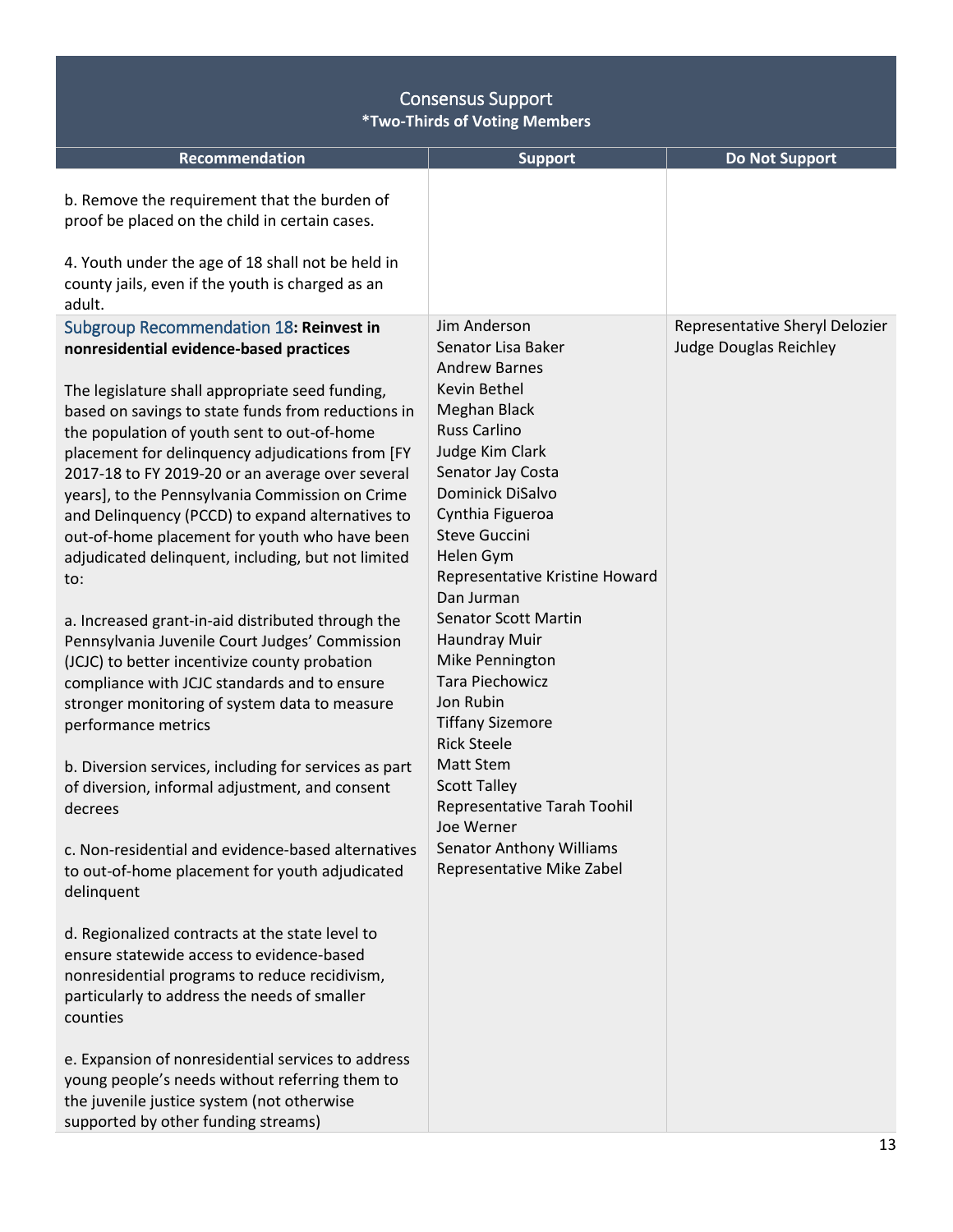<span id="page-13-0"></span>

| Recommendation                                                                                                                                                                                                                                                                                                                                                                                                                                                                                                                                                                                                                                                                                                                                                                                                                                                                                                                           | <b>Support</b>                                                                                                                                                                                                                  | <b>Do Not Support</b>       |
|------------------------------------------------------------------------------------------------------------------------------------------------------------------------------------------------------------------------------------------------------------------------------------------------------------------------------------------------------------------------------------------------------------------------------------------------------------------------------------------------------------------------------------------------------------------------------------------------------------------------------------------------------------------------------------------------------------------------------------------------------------------------------------------------------------------------------------------------------------------------------------------------------------------------------------------|---------------------------------------------------------------------------------------------------------------------------------------------------------------------------------------------------------------------------------|-----------------------------|
| f. Assisting youth in paying restitution to crime<br>victims without unnecessarily furthering their<br>involvement in the juvenile justice system<br>Moving forward, the legislature shall appropriate<br>funding annually to the PCCD, which shall be<br>equivalent to the difference in state funds<br>expended in the prior fiscal year as compared to<br>the immediate preceding fiscal year on out-of-<br>home placement for delinquency adjudications.<br>The PCCD shall be responsible for setting eligibility<br>criteria for counties to apply for funding (based on<br>current PCCD practice the responsibility for<br>developing these criteria would be delegated to<br>the Juvenile Justice and Delinquency Prevention<br>Committee with recommendations for these<br>criteria to be ultimately approved by the PCCD).<br>Any services that are initially funded by the PCCD<br>shall be eligible for reimbursement via the |                                                                                                                                                                                                                                 |                             |
| Department of Human Services' needs-based                                                                                                                                                                                                                                                                                                                                                                                                                                                                                                                                                                                                                                                                                                                                                                                                                                                                                                |                                                                                                                                                                                                                                 |                             |
| budgeting process.                                                                                                                                                                                                                                                                                                                                                                                                                                                                                                                                                                                                                                                                                                                                                                                                                                                                                                                       |                                                                                                                                                                                                                                 |                             |
| Subgroup Recommendation 19: Eliminate the<br>use of fines and most fees/costs                                                                                                                                                                                                                                                                                                                                                                                                                                                                                                                                                                                                                                                                                                                                                                                                                                                            | Jim Anderson<br>Senator Lisa Baker<br><b>Andrew Barnes</b>                                                                                                                                                                      | <b>Senator Scott Martin</b> |
| 1. The Juvenile Act shall be amended to ensure<br>that the court and juvenile probation does not<br>incorporate any financial condition, except for<br>restitution and a fee or cost that is related to the<br>maintenance of a county restitution fund or the<br>Crime Victim's Compensation Fund, as a part of<br>any informal resolution to a juvenile case or formal<br>delinquency disposition, notwithstanding any<br>other provision of the law.                                                                                                                                                                                                                                                                                                                                                                                                                                                                                  | Kevin Bethel<br>Meghan Black<br>Russ Carlino<br>Judge Kim Clark<br>Senator Jay Costa<br>Representative Sheryl Delozier<br>Dominick DiSalvo<br>Cynthia Figueroa<br><b>Steve Guccini</b><br>Helen Gym                             |                             |
| 2. The Juvenile Act shall be amended to provide<br>that contribution to a restitution fund pursuant to<br>an informal adjustment, consent decree or a<br>disposition following an adjudication of<br>delinquency shall not exceed \$10.00.                                                                                                                                                                                                                                                                                                                                                                                                                                                                                                                                                                                                                                                                                               | Representative Kristine Howard<br>Dan Jurman<br>Haundray Muir<br>Mike Pennington<br>Tara Piechowicz<br>Judge Douglas Reichley<br>Jon Rubin<br><b>Tiffany Sizemore</b><br><b>Rick Steele</b><br>Matt Stem<br><b>Scott Talley</b> |                             |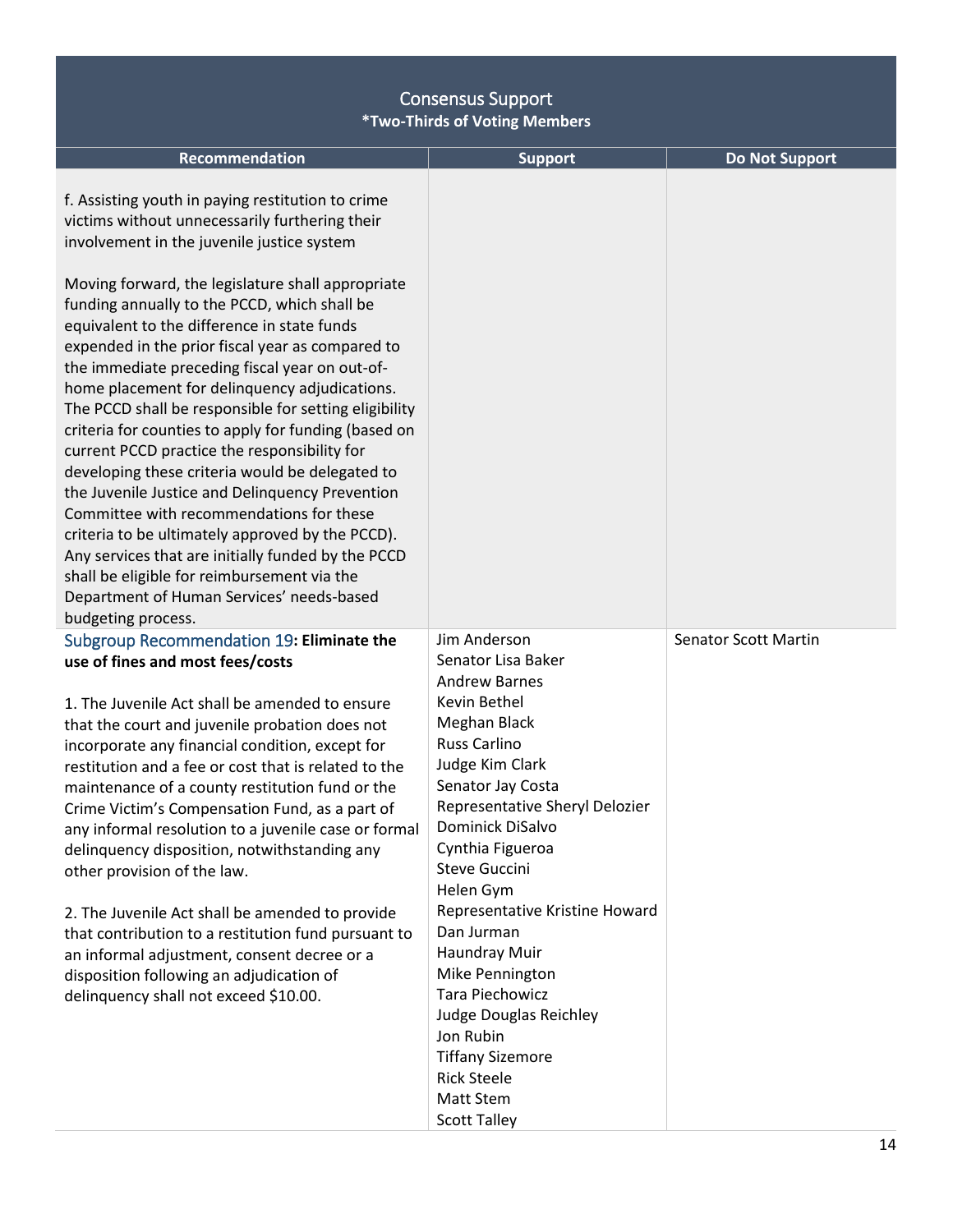<span id="page-14-0"></span>

| <b>Recommendation</b>                                                                             | <b>Support</b>                      | <b>Do Not Support</b> |
|---------------------------------------------------------------------------------------------------|-------------------------------------|-----------------------|
|                                                                                                   | Representative Tarah Toohil         |                       |
|                                                                                                   | Joe Werner                          |                       |
|                                                                                                   | <b>Senator Anthony Williams</b>     |                       |
|                                                                                                   | Representative Mike Zabel           |                       |
| Subgroup Recommendation 21: Create a                                                              | Jim Anderson                        | Meghan Black          |
| standardized statewide expungement process                                                        | Senator Lisa Baker                  |                       |
|                                                                                                   | <b>Andrew Barnes</b>                |                       |
| 1. We recommend that the Pennsylvania Rules of                                                    | Kevin Bethel<br><b>Russ Carlino</b> |                       |
| Juvenile Court Procedure and the Juvenile Act be                                                  | Judge Kim Clark                     |                       |
| amended to provide that immediately upon the                                                      | Senator Jay Costa                   |                       |
| dismissal or withdrawal of a youth's case, the chief                                              | Representative Sheryl Delozier      |                       |
| juvenile probation officer shall immediately notify<br>the court and the court shall initiate the | Dominick DiSalvo                    |                       |
|                                                                                                   | Cynthia Figueroa                    |                       |
| expungement.                                                                                      | <b>Steve Guccini</b>                |                       |
| 2. We recommend that the Pennsylvania Rules of                                                    | Helen Gym                           |                       |
| Juvenile Court Procedure and the Juvenile Act be                                                  | Representative Kristine Howard      |                       |
| amended to provide that the chief juvenile                                                        | Dan Jurman                          |                       |
| probation officer shall notify the court and the                                                  | <b>Senator Scott Martin</b>         |                       |
| court shall initiate the expungement process when                                                 | Haundray Muir                       |                       |
| a youth: 1) has successfully completed an informal                                                | Mike Pennington                     |                       |
| adjustment, a consent decree or any other                                                         | <b>Tara Piechowicz</b>              |                       |
| diversion program; and 2) meets statutory                                                         | Judge Douglas Reichley              |                       |
| expungement provisions outlined in 18 Pa.C.S. §                                                   | Jon Rubin                           |                       |
| 9123.                                                                                             | <b>Tiffany Sizemore</b>             |                       |
|                                                                                                   | <b>Rick Steele</b>                  |                       |
| 3. We recommend that the Pennsylvania Rules of                                                    | Matt Stem                           |                       |
| Juvenile Court Procedure and the Juvenile Act be                                                  | <b>Scott Talley</b>                 |                       |
| amended to provide that the chief juvenile                                                        | Representative Tarah Toohil         |                       |
| probation officer shall notify the court and the                                                  | Joe Werner                          |                       |
| court shall initiate the expungement process when                                                 | <b>Senator Anthony Williams</b>     |                       |
| a youth has been adjudicated delinquent for a                                                     | Representative Mike Zabel           |                       |
| misdemeanor offense and two years have elapsed                                                    |                                     |                       |
| since the final discharge of the youth from                                                       |                                     |                       |
| commitment, placement, probation or any other                                                     |                                     |                       |
| disposition and referral and since such final                                                     |                                     |                       |
| discharge, the youth has not been convicted of a                                                  |                                     |                       |
| felony, misdemeanor or adjudicated delinquent                                                     |                                     |                       |
| and no proceeding is pending seeking such                                                         |                                     |                       |
| conviction or adjudication.                                                                       |                                     |                       |
| a. Expunged records shall remain accessible only                                                  |                                     |                       |
| to the entities and for the purposes set forth in                                                 |                                     |                       |
| Pa.R.J.C.P. 173.                                                                                  |                                     |                       |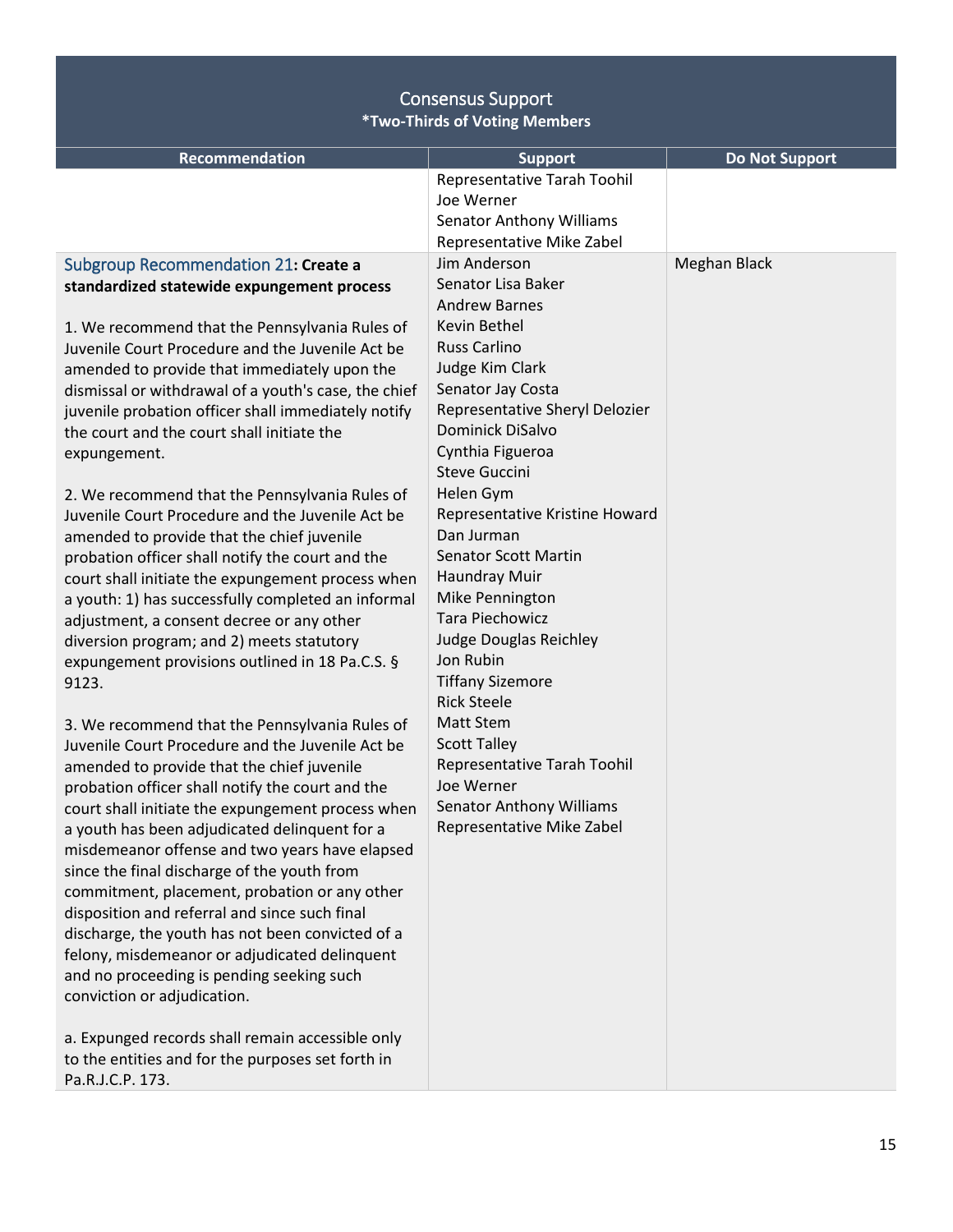<span id="page-15-1"></span><span id="page-15-0"></span>

| Recommendation                                        | <b>Support</b>                  | <b>Do Not Support</b>          |
|-------------------------------------------------------|---------------------------------|--------------------------------|
| Subgroup Recommendation 22: Create a                  | Jim Anderson                    | Representative Sheryl Delozier |
| permanent Office of the Child Advocate                | Senator Lisa Baker              |                                |
|                                                       | <b>Andrew Barnes</b>            |                                |
| The General Assembly shall establish a permanent      | Kevin Bethel                    |                                |
| Office of the Child Advocate.                         | Meghan Black                    |                                |
|                                                       | <b>Russ Carlino</b>             |                                |
|                                                       | Judge Kim Clark                 |                                |
|                                                       | Senator Jay Costa               |                                |
|                                                       | <b>Dominick DiSalvo</b>         |                                |
|                                                       | Cynthia Figueroa                |                                |
|                                                       | <b>Steve Guccini</b>            |                                |
|                                                       | Helen Gym                       |                                |
|                                                       | Representative Kristine Howard  |                                |
|                                                       | Dan Jurman                      |                                |
|                                                       | <b>Senator Scott Martin</b>     |                                |
|                                                       | Haundray Muir                   |                                |
|                                                       | Mike Pennington                 |                                |
|                                                       | <b>Tara Piechowicz</b>          |                                |
|                                                       | Judge Douglas Reichley          |                                |
|                                                       | Jon Rubin                       |                                |
|                                                       | <b>Tiffany Sizemore</b>         |                                |
|                                                       | <b>Rick Steele</b>              |                                |
|                                                       | Matt Stem                       |                                |
|                                                       | <b>Scott Talley</b>             |                                |
|                                                       | Representative Tarah Toohil     |                                |
|                                                       | Joe Werner                      |                                |
|                                                       | <b>Senator Anthony Williams</b> |                                |
|                                                       | Representative Mike Zabel       |                                |
| <b>Subgroup Recommendation 23: Restitution</b>        | Jim Anderson                    | Meghan Black                   |
|                                                       | Senator Lisa Baker              |                                |
| 1. Restitution (Statutory 42 Pa. C.S. § 6352 (a)(5) & | <b>Andrew Barnes</b>            |                                |
| Rule Amendment-Rules 512 & 515) should be             | Kevin Bethel                    |                                |
| ordered only:                                         | <b>Russ Carlino</b>             |                                |
|                                                       | Judge Kim Clark                 |                                |
| a. After a finding that the requested restitution is  | Senator Jay Costa               |                                |
| reasonable; and                                       | Representative Sheryl Delozier  |                                |
|                                                       | Dominick DiSalvo                |                                |
| b. A determination that the juvenile will be able to  | Cynthia Figueroa                |                                |
| pay the restitution in the time that the juvenile is  | <b>Steve Guccini</b>            |                                |
| reasonably expected to be under supervision.          | Helen Gym                       |                                |
|                                                       | Representative Kristine Howard  |                                |
| 2. In determining whether the juvenile will be able   | Dan Jurman                      |                                |
| to pay restitution the court:                         | <b>Senator Scott Martin</b>     |                                |
|                                                       | Haundray Muir                   |                                |
| a. Shall consider the age of the juvenile and         | Mike Pennington                 |                                |
|                                                       | Tara Piechowicz                 |                                |
|                                                       |                                 |                                |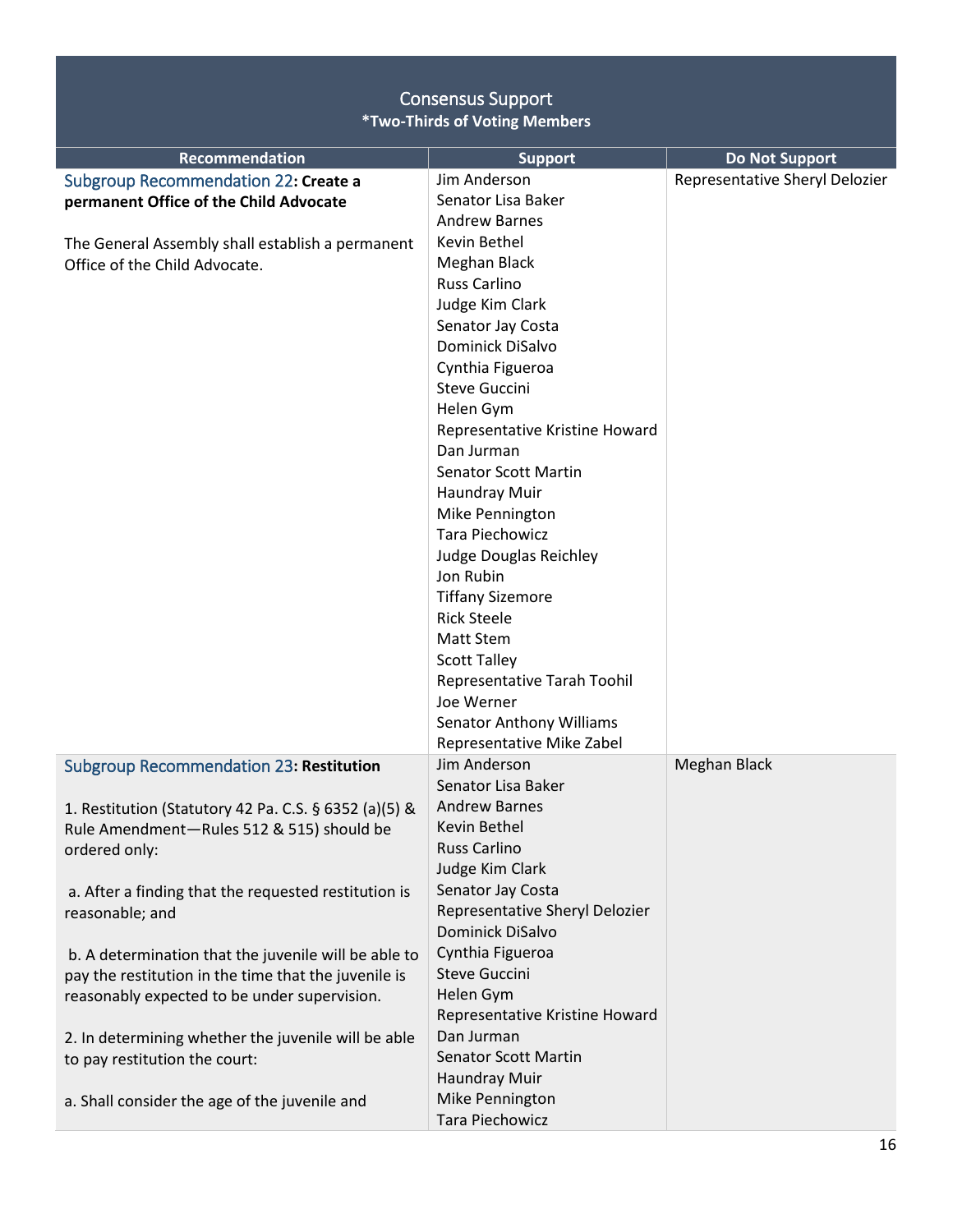| <b>Recommendation</b>                                | <b>Support</b>                  | <b>Do Not Support</b> |
|------------------------------------------------------|---------------------------------|-----------------------|
| whether the juvenile is able to legally obtain       | <b>Judge Douglas Reichley</b>   |                       |
| employment;                                          | Jon Rubin                       |                       |
|                                                      | <b>Tiffany Sizemore</b>         |                       |
| b. Shall not consider the income of the parents;     | <b>Rick Steele</b>              |                       |
|                                                      | <b>Matt Stem</b>                |                       |
| c. What efforts the court and probation              | <b>Scott Talley</b>             |                       |
| department are able to make to assist the juvenile   | Representative Tarah Toohil     |                       |
| in paying the restitution including the existence of | Joe Werner                      |                       |
| restitution funds or community service/work          | <b>Senator Anthony Williams</b> |                       |
| programs; and                                        | Representative Mike Zabel       |                       |
|                                                      |                                 |                       |
| d. Whether the victim is willing to accept another   |                                 |                       |
| form of restorative justice in lieu of payment of    |                                 |                       |
| money.                                               |                                 |                       |
|                                                      |                                 |                       |
| 3. Restitution (Statutory 42 Pa. C.S. § 6352 (a)(5)) |                                 |                       |
| may only be ordered to an actual victim.             |                                 |                       |
|                                                      |                                 |                       |
| 4. At every post-disposition review proceeding       |                                 |                       |
| (Rule Amendment-Rule 610), the court shall           |                                 |                       |
| make findings as to the progress a juvenile has      |                                 |                       |
| made towards satisfying the order for restitution    |                                 |                       |
| and shall inquire as to the assistance given to the  |                                 |                       |
| juvenile by the probation department and             |                                 |                       |
| placement providers.                                 |                                 |                       |
|                                                      |                                 |                       |
| 5. The court may modify the order for restitution    |                                 |                       |
| at any post-dispositional proceeding (Rule           |                                 |                       |
| Amendment-Rule 610), provided the victim has         |                                 |                       |
| an opportunity to object by receiving notice of the  |                                 |                       |
| hearing in which the order for restitution may be    |                                 |                       |
| modified.                                            |                                 |                       |
|                                                      |                                 |                       |
| 6. If a juvenile has satisfied all conditions of     |                                 |                       |
| supervision other than payment of restitution in     |                                 |                       |
| full (Statutory 42 Pa. C.S. § 6352 (a)(5) & Rule     |                                 |                       |
| Amendment-Rule 631), the court may forgive the       |                                 |                       |
| unpaid amount of restitution and enter an order      |                                 |                       |
| for termination of supervision, provided the victim  |                                 |                       |
| has an opportunity to object by receiving notice of  |                                 |                       |
| the hearing in which the court would consider        |                                 |                       |
| terminating supervision and forgiving outstanding    |                                 |                       |
| restitution. The court must make findings on the     |                                 |                       |
| record with regard to the reason for the             |                                 |                       |
| termination of supervision and forgiveness of        |                                 |                       |
| restitution. The court shall not index a civil       |                                 |                       |
|                                                      |                                 |                       |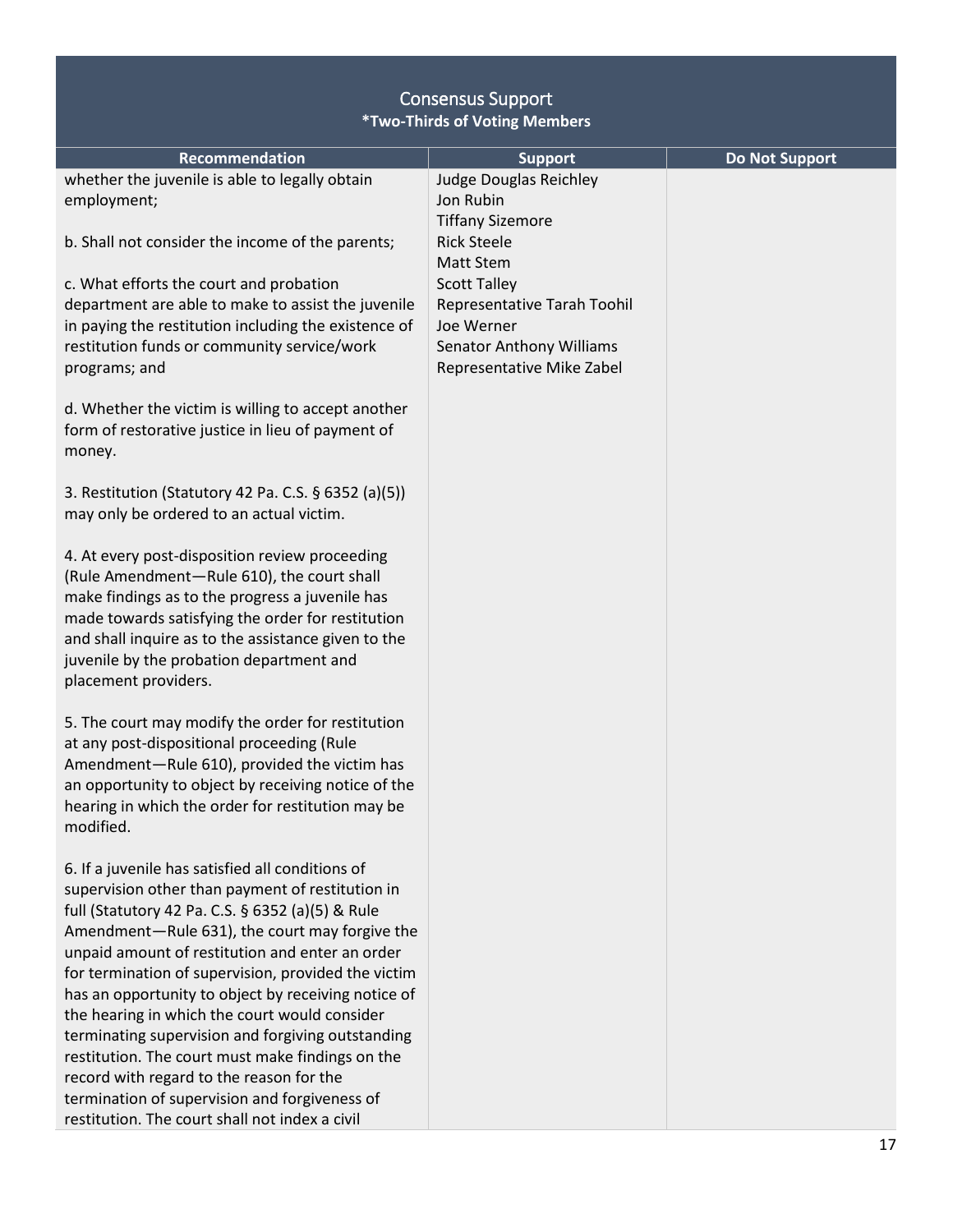<span id="page-17-1"></span><span id="page-17-0"></span>

| <b>Recommendation</b>                                                                                                                                                                                                                                                                                                                     | <b>Support</b>                             | <b>Do Not Support</b>                              |
|-------------------------------------------------------------------------------------------------------------------------------------------------------------------------------------------------------------------------------------------------------------------------------------------------------------------------------------------|--------------------------------------------|----------------------------------------------------|
| judgement against the juvenile.                                                                                                                                                                                                                                                                                                           |                                            |                                                    |
| 7. It is recommended that the Crime Victims'<br>Compensation Fund Act shall be expanded to<br>allow victims to receive compensation in juvenile<br>delinquency cases for deductibles and losses not<br>otherwise covered by insurance in theft and<br>property crimes up to a maximum amount to be<br>determined by the General Assembly. |                                            |                                                    |
| Additional Recommendation 1: Authorize the                                                                                                                                                                                                                                                                                                | Jim Anderson                               | Helen Gym                                          |
| use of accreditation of residential facilities used                                                                                                                                                                                                                                                                                       | Senator Lisa Baker                         |                                                    |
| for out-of-home placements of adjudicated youth                                                                                                                                                                                                                                                                                           | <b>Andrew Barnes</b>                       |                                                    |
| by independent accreditation agencies such as                                                                                                                                                                                                                                                                                             | Kevin Bethel                               |                                                    |
| the Commission on Accreditation of                                                                                                                                                                                                                                                                                                        | Meghan Black                               |                                                    |
| Rehabilitation Facilities (CARF), The Joint                                                                                                                                                                                                                                                                                               | <b>Russ Carlino</b>                        |                                                    |
| <b>Commission on Accreditation of Healthcare</b>                                                                                                                                                                                                                                                                                          | Judge Kim Clark<br>Senator Jay Costa       |                                                    |
| <b>Organizations (JCAHO) or the Commission on</b><br><b>Accreditation (COA)</b>                                                                                                                                                                                                                                                           | Representative Sheryl Delozier             |                                                    |
|                                                                                                                                                                                                                                                                                                                                           | Dominick DiSalvo                           |                                                    |
|                                                                                                                                                                                                                                                                                                                                           | Cynthia Figueroa                           |                                                    |
|                                                                                                                                                                                                                                                                                                                                           | <b>Steve Guccini</b>                       |                                                    |
|                                                                                                                                                                                                                                                                                                                                           | Representative Kristine Howard             |                                                    |
|                                                                                                                                                                                                                                                                                                                                           | Dan Jurman                                 |                                                    |
|                                                                                                                                                                                                                                                                                                                                           | <b>Senator Scott Martin</b>                |                                                    |
|                                                                                                                                                                                                                                                                                                                                           | Haundray Muir                              |                                                    |
|                                                                                                                                                                                                                                                                                                                                           | Mike Pennington                            |                                                    |
|                                                                                                                                                                                                                                                                                                                                           | <b>Tara Piechowicz</b>                     |                                                    |
|                                                                                                                                                                                                                                                                                                                                           | Judge Douglas Reichley<br>Jon Rubin        |                                                    |
|                                                                                                                                                                                                                                                                                                                                           | <b>Tiffany Sizemore</b>                    |                                                    |
|                                                                                                                                                                                                                                                                                                                                           | <b>Rick Steele</b>                         |                                                    |
|                                                                                                                                                                                                                                                                                                                                           | Matt Stem                                  |                                                    |
|                                                                                                                                                                                                                                                                                                                                           | <b>Scott Talley</b>                        |                                                    |
|                                                                                                                                                                                                                                                                                                                                           | Representative Tarah Toohil                |                                                    |
|                                                                                                                                                                                                                                                                                                                                           | Joe Werner                                 |                                                    |
|                                                                                                                                                                                                                                                                                                                                           | <b>Senator Anthony Williams</b>            |                                                    |
|                                                                                                                                                                                                                                                                                                                                           | Representative Mike Zabel                  |                                                    |
| Additional Recommendation 2: Pass legislation                                                                                                                                                                                                                                                                                             | Jim Anderson                               | Meghan Black                                       |
| to prohibit harmful practices in facilities                                                                                                                                                                                                                                                                                               | Senator Lisa Baker<br><b>Andrew Barnes</b> | <b>Russ Carlino</b><br><b>Senator Scott Martin</b> |
|                                                                                                                                                                                                                                                                                                                                           | Kevin Bethel                               | Judge Douglas Reichley                             |
| Restrictive procedures are measures of last resort<br>and must only be used to protect a child or youth                                                                                                                                                                                                                                   | Judge Kim Clark                            |                                                    |
| from behavior that poses a serious and immediate                                                                                                                                                                                                                                                                                          | Senator Jay Costa                          |                                                    |
| risk of physical harm to themselves or others. They                                                                                                                                                                                                                                                                                       | Representative Sheryl Delozier             |                                                    |
| may not be used for punishment, retaliation,                                                                                                                                                                                                                                                                                              | Dominick DiSalvo                           |                                                    |
| staffing shortages, administrative convenience, or                                                                                                                                                                                                                                                                                        | Cynthia Figueroa                           |                                                    |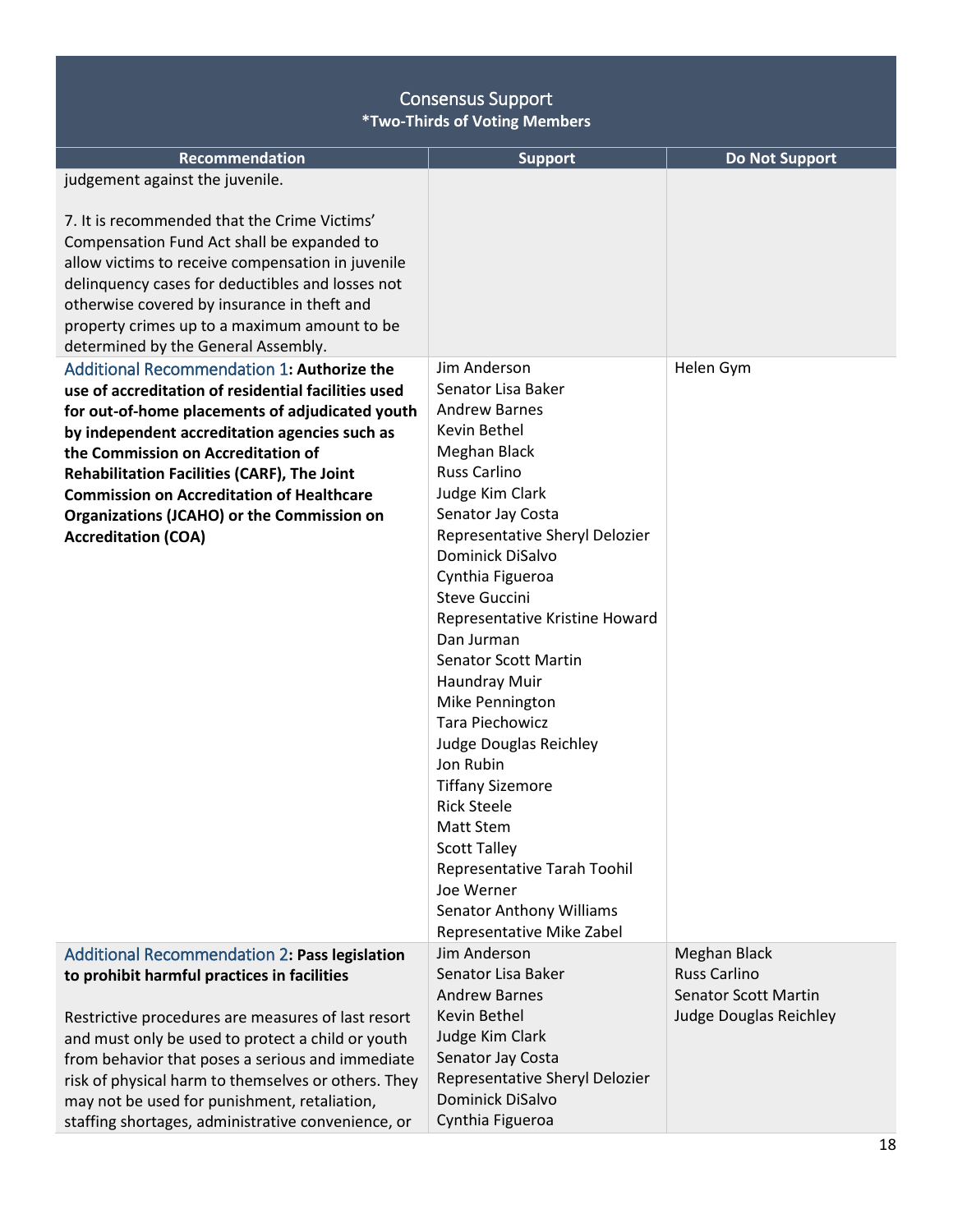| <b>Recommendation</b>                                                                              | <b>Support</b>                  | <b>Do Not Support</b> |
|----------------------------------------------------------------------------------------------------|---------------------------------|-----------------------|
| any reason other than securing the immediate                                                       | <b>Steve Guccini</b>            |                       |
| physical safety of a youth.                                                                        | Helen Gym                       |                       |
|                                                                                                    | Representative Kristine Howard  |                       |
| State 3800 Regulations, which govern the                                                           | Dan Jurman                      |                       |
| operations of residential and day facilities,                                                      | Haundray Muir                   |                       |
| currently prohibit: seclusion, chemical restraints,                                                | Mike Pennington                 |                       |
| mechanical restraints such as shackling, and                                                       | <b>Tara Piechowicz</b>          |                       |
| manual restraints impacting a child's respiratory                                                  | Jon Rubin                       |                       |
| system. In light of these critical issues, we request                                              | <b>Tiffany Sizemore</b>         |                       |
| that the following legislation be passed to prohibit                                               | <b>Rick Steele</b>              |                       |
| harmful practices in facilities.                                                                   | <b>Matt Stem</b>                |                       |
|                                                                                                    | <b>Scott Talley</b>             |                       |
| 1. Prohibit manual restraints that apply pressure                                                  | Representative Tarah Toohil     |                       |
| or weight on the child's respiratory system,                                                       | Joe Werner                      |                       |
| including prone position restraints. Use of such                                                   | <b>Senator Anthony Williams</b> |                       |
| procedures is grounds for full investigation and                                                   | Representative Mike Zabel       |                       |
| license revocation, and may be referred to law                                                     |                                 |                       |
| enforcement for criminal investigation.                                                            |                                 |                       |
|                                                                                                    |                                 |                       |
| 2. Prohibit all forms of solitary confinement,                                                     |                                 |                       |
| including seclusion and exclusion, in all facilities,                                              |                                 |                       |
| including secure detention and secure care, and                                                    |                                 |                       |
| including youth confinement to a cell or room                                                      |                                 |                       |
| alone even if the door is not locked. Solitary                                                     |                                 |                       |
| confinement is the practice of isolating an                                                        |                                 |                       |
| individual in a cell or room, usually for punitive or                                              |                                 |                       |
| disciplinary purposes. Additional considerations:                                                  |                                 |                       |
| a. Use of solitary confinement is grounds for                                                      |                                 |                       |
| investigation and revocation of license.                                                           |                                 |                       |
|                                                                                                    |                                 |                       |
| b. Limited periods of "cool down" or "time out"                                                    |                                 |                       |
|                                                                                                    |                                 |                       |
| are not considered solitary confinement but                                                        |                                 |                       |
| should be limited to three hours, with release of<br>the youth as soon as they have regained self- |                                 |                       |
| control.                                                                                           |                                 |                       |
|                                                                                                    |                                 |                       |
| c. Support staff, such as a social worker, must be                                                 |                                 |                       |
| notified and made available to youth to assist                                                     |                                 |                       |
| them in calming down.                                                                              |                                 |                       |
|                                                                                                    |                                 |                       |
| d. Staff must closely monitor youth in cool down                                                   |                                 |                       |
| and maintain physical proximity.                                                                   |                                 |                       |
|                                                                                                    |                                 |                       |
| e. Any restriction beyond three hours must be                                                      |                                 |                       |
| documented and reported to both state DHS and                                                      |                                 |                       |
|                                                                                                    |                                 |                       |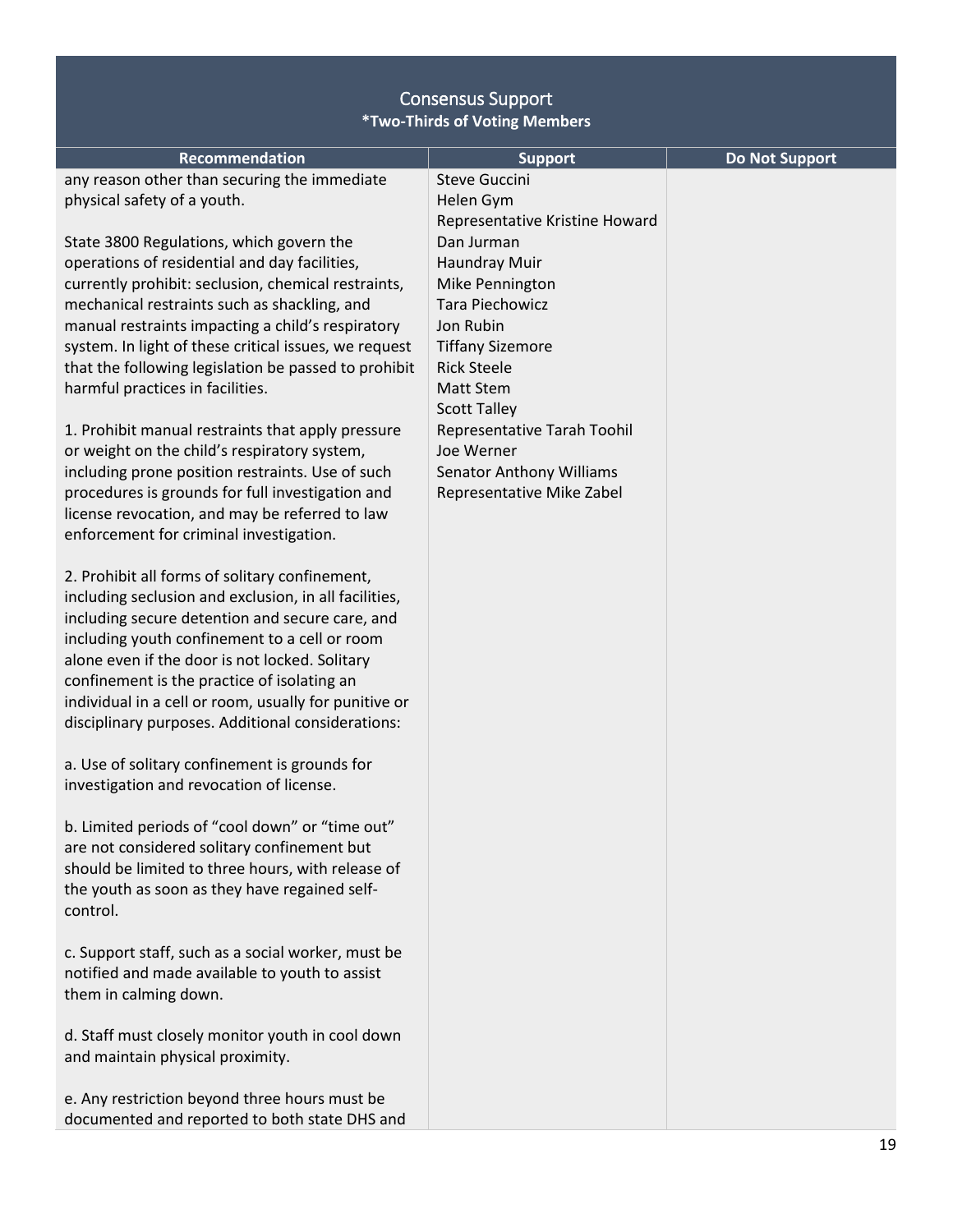<span id="page-19-0"></span>

| <b>Recommendation</b><br>the Office of the Youth Ombudsman.<br>3. Prohibit strip searches and body cavity searches,<br>both of which are extremely invasive and highly<br>traumatic for young people, unless there is<br>probable cause and authorization from an<br>individual in the agency overseeing the facility.<br>Strip searches must be performed by two staff of<br>the same gender or medical personnel in an area<br>that ensures the privacy and dignity of the<br>juvenile. Incident reports must be completed for<br>any strip searches or body cavity searches,<br>documenting probable cause. Body cavity searches<br>may only be performed by outside medical<br>providers. To the degree possible, and only when<br>searches are necessary, facilities should rely on<br>alternatives such as wands or metal detectors.<br>Inappropriate use of strip searches and body cavity<br>searches is grounds for investigation and license<br>revocation.<br>4. Prohibit mechanical restraints: A mechanical<br>restraint is a device that restricts the movement or<br>function of a child or portion of a child's body.<br>Examples of mechanical restraints include<br>handcuffs, anklets, wristlets, camisoles, helmets<br>with fasteners, muffs and mitts with fasteners,<br>poseys, waist straps, head straps, papoose boards,<br>restraining sheets and similar devices. Use of | <b>Support</b>                                                                                                                                                                                  | <b>Do Not Support</b> |
|----------------------------------------------------------------------------------------------------------------------------------------------------------------------------------------------------------------------------------------------------------------------------------------------------------------------------------------------------------------------------------------------------------------------------------------------------------------------------------------------------------------------------------------------------------------------------------------------------------------------------------------------------------------------------------------------------------------------------------------------------------------------------------------------------------------------------------------------------------------------------------------------------------------------------------------------------------------------------------------------------------------------------------------------------------------------------------------------------------------------------------------------------------------------------------------------------------------------------------------------------------------------------------------------------------------------------------------------------------------------------------------------------|-------------------------------------------------------------------------------------------------------------------------------------------------------------------------------------------------|-----------------------|
| mechanical restraints are grounds for facility<br>investigation and license revocation.<br>a. This recommendation is focused on the use of<br>mechanical restraints in facilities and is not                                                                                                                                                                                                                                                                                                                                                                                                                                                                                                                                                                                                                                                                                                                                                                                                                                                                                                                                                                                                                                                                                                                                                                                                       |                                                                                                                                                                                                 |                       |
| intended to comment upon specifics of<br>transporting youth between facilities or in<br>locations outside of the residential facility.                                                                                                                                                                                                                                                                                                                                                                                                                                                                                                                                                                                                                                                                                                                                                                                                                                                                                                                                                                                                                                                                                                                                                                                                                                                             |                                                                                                                                                                                                 |                       |
| <b>Additional Recommendation 4: Expand PCCD's</b><br><b>Juvenile Justice Delinquency Prevention</b><br>Committee (JJDPC) membership to mirror the<br>interbranch nature of this Task Force-including<br>youth and family members of system-involved<br>youth-and alter its charge to provide oversight<br>of the implementation of this Task Force's<br>recommendations                                                                                                                                                                                                                                                                                                                                                                                                                                                                                                                                                                                                                                                                                                                                                                                                                                                                                                                                                                                                                            | Jim Anderson<br>Senator Lisa Baker<br><b>Andrew Barnes</b><br>Kevin Bethel<br><b>Russ Carlino</b><br>Judge Kim Clark<br>Senator Jay Costa<br>Representative Sheryl Delozier<br>Dominick DiSalvo | Meghan Black          |
| JJDPC shall expand their membership to include                                                                                                                                                                                                                                                                                                                                                                                                                                                                                                                                                                                                                                                                                                                                                                                                                                                                                                                                                                                                                                                                                                                                                                                                                                                                                                                                                     | Cynthia Figueroa                                                                                                                                                                                |                       |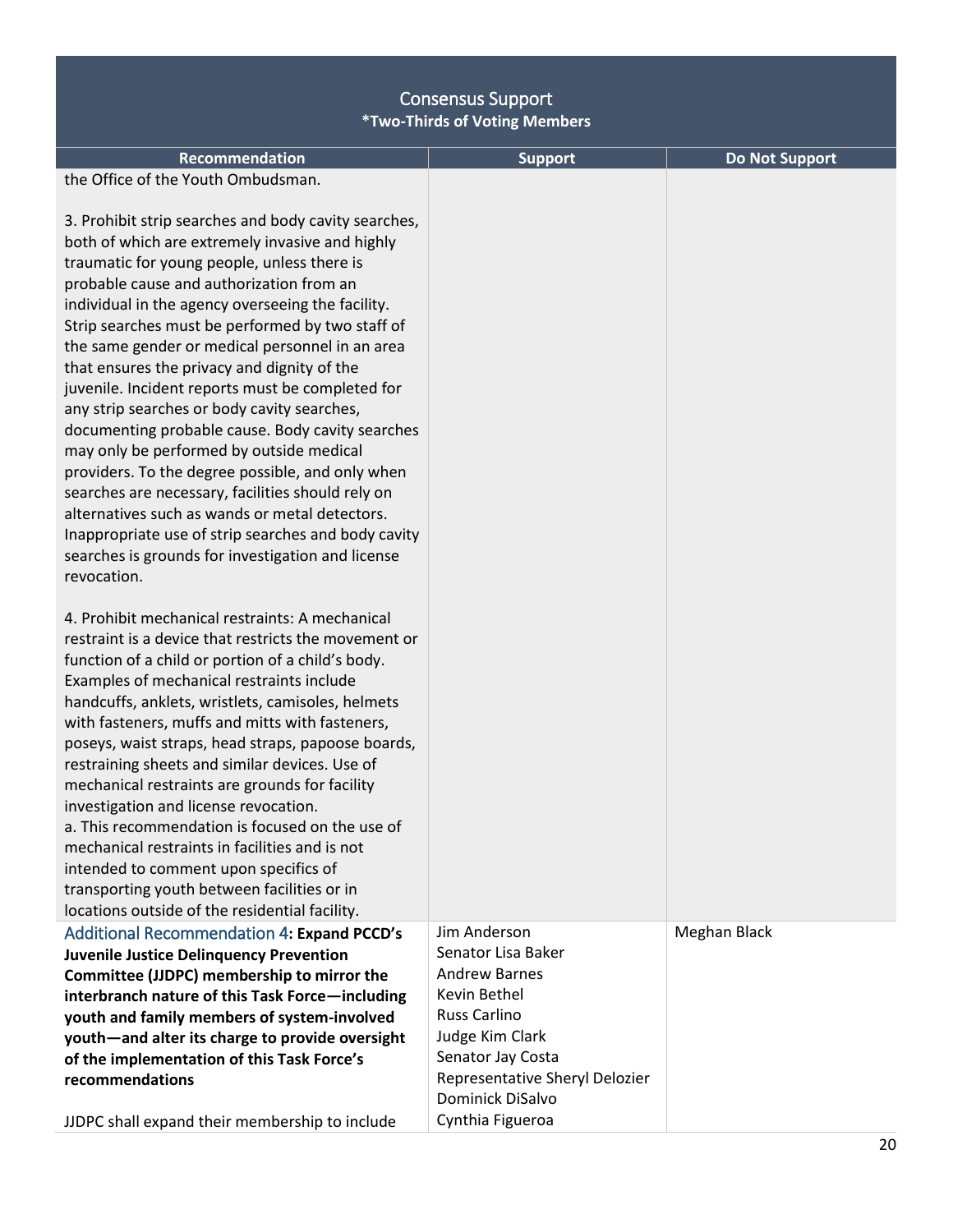<span id="page-20-0"></span>

| Recommendation                                       |                                              |                                |
|------------------------------------------------------|----------------------------------------------|--------------------------------|
| directly impacted youth and families as well as      | <b>Support</b><br>Steve Guccini              | <b>Do Not Support</b>          |
| state legislators and other relevant stakeholders to | Helen Gym                                    |                                |
| provide oversight over the implementation of         |                                              |                                |
| recommendations that are outlined in the             | Representative Kristine Howard<br>Dan Jurman |                                |
|                                                      |                                              |                                |
| Pennsylvania Juvenile Justice Task Force's report,   | <b>Senator Scott Martin</b>                  |                                |
| including reporting data related to performance      | Haundray Muir                                |                                |
| measures of system outcomes to ensure that the       | Mike Pennington                              |                                |
| recommendations that are outlined in the report      | <b>Tara Piechowicz</b>                       |                                |
| are implemented with fidelity.                       | Judge Douglas Reichley                       |                                |
|                                                      | Jon Rubin                                    |                                |
|                                                      | <b>Tiffany Sizemore</b>                      |                                |
|                                                      | <b>Rick Steele</b>                           |                                |
|                                                      | <b>Matt Stem</b>                             |                                |
|                                                      | <b>Scott Talley</b>                          |                                |
|                                                      | Representative Tarah Toohil                  |                                |
|                                                      | Joe Werner                                   |                                |
|                                                      | <b>Senator Anthony Williams</b>              |                                |
|                                                      | Representative Mike Zabel                    |                                |
| <b>Additional Recommendation 6: Make</b>             | Jim Anderson                                 | Representative Sheryl Delozier |
| prevention, independent living, and other child      | Senator Lisa Baker                           | <b>Senator Scott Martin</b>    |
| welfare services available to youth in the juvenile  | <b>Andrew Barnes</b>                         |                                |
| justice system                                       | Kevin Bethel                                 |                                |
|                                                      | Meghan Black                                 |                                |
| With the Family First Act's extension of Title IV-E  | <b>Russ Carlino</b>                          |                                |
| funding for prevention services, Pennsylvania        | Judge Kim Clark                              |                                |
| should pass legislation to include youth in the      | Senator Jay Costa                            |                                |
| juvenile justice system in the state's definition of | Dominick DiSalvo                             |                                |
| "candidate for foster care" to ensure these youth    | Cynthia Figueroa                             |                                |
| can get the benefit of these services.               | <b>Steve Guccini</b>                         |                                |
|                                                      | Helen Gym                                    |                                |
|                                                      | Representative Kristine Howard               |                                |
|                                                      | Dan Jurman                                   |                                |
|                                                      | Haundray Muir                                |                                |
|                                                      | Mike Pennington                              |                                |
|                                                      | Tara Piechowicz                              |                                |
|                                                      | <b>Judge Douglas Reichley</b>                |                                |
|                                                      | Jon Rubin                                    |                                |
|                                                      | <b>Tiffany Sizemore</b>                      |                                |
|                                                      | <b>Rick Steele</b>                           |                                |
|                                                      | <b>Matt Stem</b>                             |                                |
|                                                      | <b>Scott Talley</b>                          |                                |
|                                                      | Representative Tarah Toohil                  |                                |
|                                                      | Joe Werner                                   |                                |
|                                                      | <b>Senator Anthony Williams</b>              |                                |
|                                                      | Representative Mike Zabel                    |                                |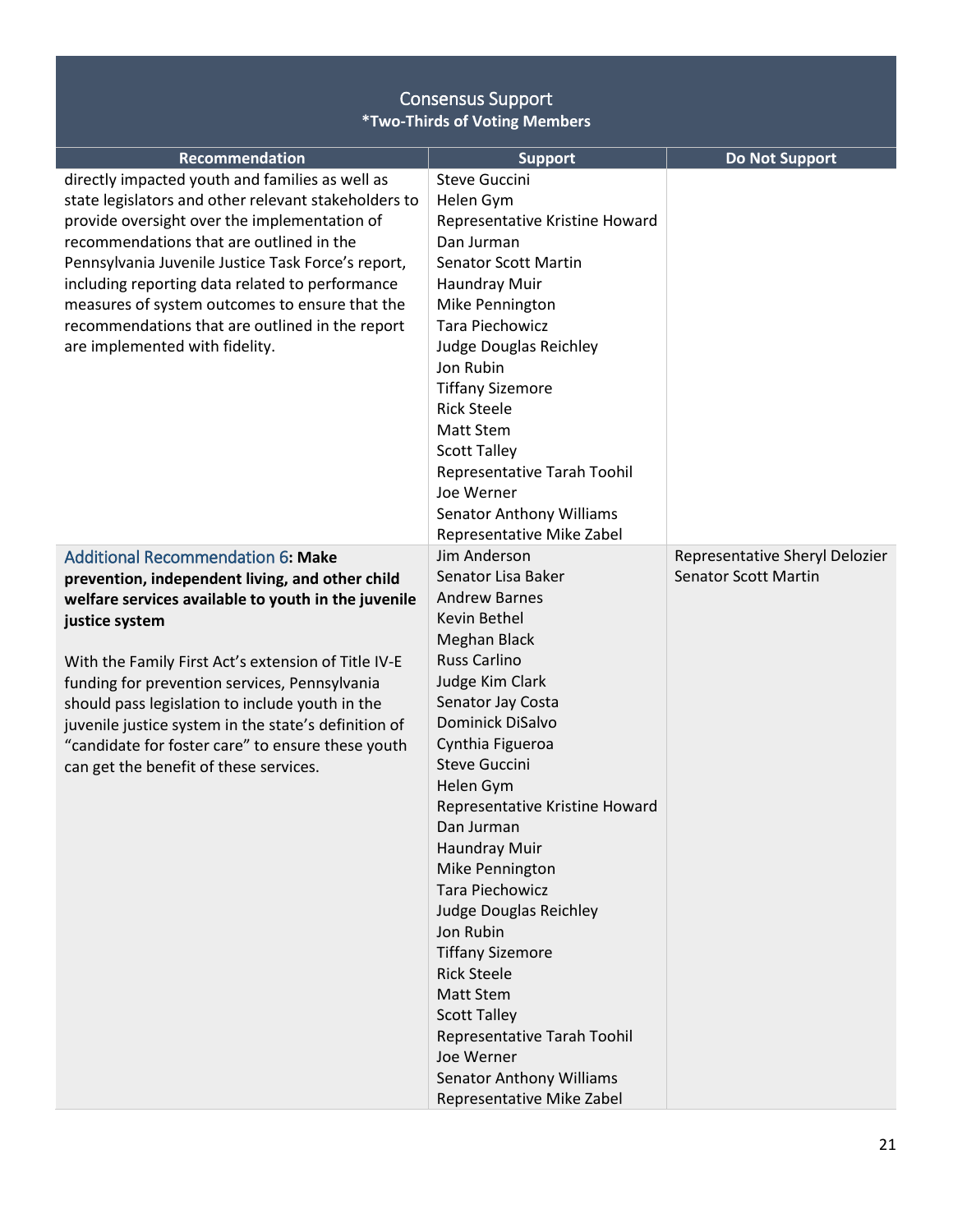<span id="page-21-1"></span><span id="page-21-0"></span>

| <b>Recommendation</b>                                  | <b>Support</b>                           | <b>Do Not Support</b>          |
|--------------------------------------------------------|------------------------------------------|--------------------------------|
| Additional Recommendation 8: Do not send               | Jim Anderson                             | Senator Jay Costa              |
| youth to out-of-state placements, except to those      | Senator Lisa Baker                       | Judge Douglas Reichley         |
| located to neighboring states, and bring youth         | <b>Andrew Barnes</b>                     | <b>Matt Stem</b>               |
| currently residing in out-of-state placements back     | Kevin Bethel                             | Representative Tarah Toohil    |
| to their communities in Pennsylvania                   | <b>Russ Carlino</b>                      | Joe Werner                     |
|                                                        | Judge Kim Clark                          |                                |
| Out-of-state placements often have decreased           | Representative Sheryl Delozier           |                                |
| oversight, and there is less control over the          | Dominick DiSalvo                         |                                |
| standard of care provided in those facilities. Youth   | Cynthia Figueroa<br><b>Steve Guccini</b> |                                |
| in these facilities are also especially susceptible to | Helen Gym                                |                                |
| COVID-19 which has caused several states, such as      | Representative Kristine Howard           |                                |
| California and Michigan to bring out-of-state youth    | Dan Jurman                               |                                |
| back to their home states.                             | <b>Senator Scott Martin</b>              |                                |
|                                                        | Haundray Muir                            |                                |
|                                                        | Mike Pennington                          |                                |
|                                                        | <b>Tara Piechowicz</b>                   |                                |
|                                                        | Jon Rubin                                |                                |
|                                                        | <b>Tiffany Sizemore</b>                  |                                |
|                                                        | <b>Rick Steele</b>                       |                                |
|                                                        | <b>Scott Talley</b>                      |                                |
|                                                        | <b>Senator Anthony Williams</b>          |                                |
|                                                        | Representative Mike Zabel                |                                |
| Additional Recommendation 9: Require racial            | Jim Anderson                             | Senator Jay Costa              |
| impact statements and create a racial equity task      | Senator Lisa Baker                       | Representative Sheryl Delozier |
| force                                                  | <b>Andrew Barnes</b>                     | <b>Senator Scott Martin</b>    |
|                                                        | Kevin Bethel                             | Judge Douglas Reichley         |
| Racial impact analyses should be conducted before      | Meghan Black                             | Matt Stem                      |
| enacting any new legislation or policies, and the      | <b>Russ Carlino</b>                      |                                |
| Commonwealth should appoint a race equity              | Judge Kim Clark                          |                                |
| taskforce to research disparities and identify         | Dominick DiSalvo                         |                                |
| solutions. This practice comports with the newly       | Cynthia Figueroa                         |                                |
| reauthorized Juvenile Justice and Delinquency          | <b>Steve Guccini</b>                     |                                |
| Prevention Act (JJDPA) that requires states to         | Helen Gym                                |                                |
| identify and establish a plan to address racial and    | Representative Kristine Howard           |                                |
| ethnic disparities in their justice system. The        | Dan Jurman                               |                                |
| taskforce should include representatives of            | Haundray Muir                            |                                |
| entities such as Juvenile Justice Delinquency          | Mike Pennington                          |                                |
| Prevention Committee and its Disproportionate          | Tara Piechowicz<br>Jon Rubin             |                                |
| Minority Contact Subcommittee, the Pennsylvania        | <b>Tiffany Sizemore</b>                  |                                |
| Commission on Sentencing, the Commissions on           | <b>Rick Steele</b>                       |                                |
| African-American and Latinx Affairs, along with        | <b>Scott Talley</b>                      |                                |
| individuals with lived experience of the justice       | Representative Tarah Toohil              |                                |
| system. The task force itself should be racially       | Joe Werner                               |                                |
| diverse and led by individuals from the                | <b>Senator Anthony Williams</b>          |                                |
| communities of color most impacted by youth            |                                          |                                |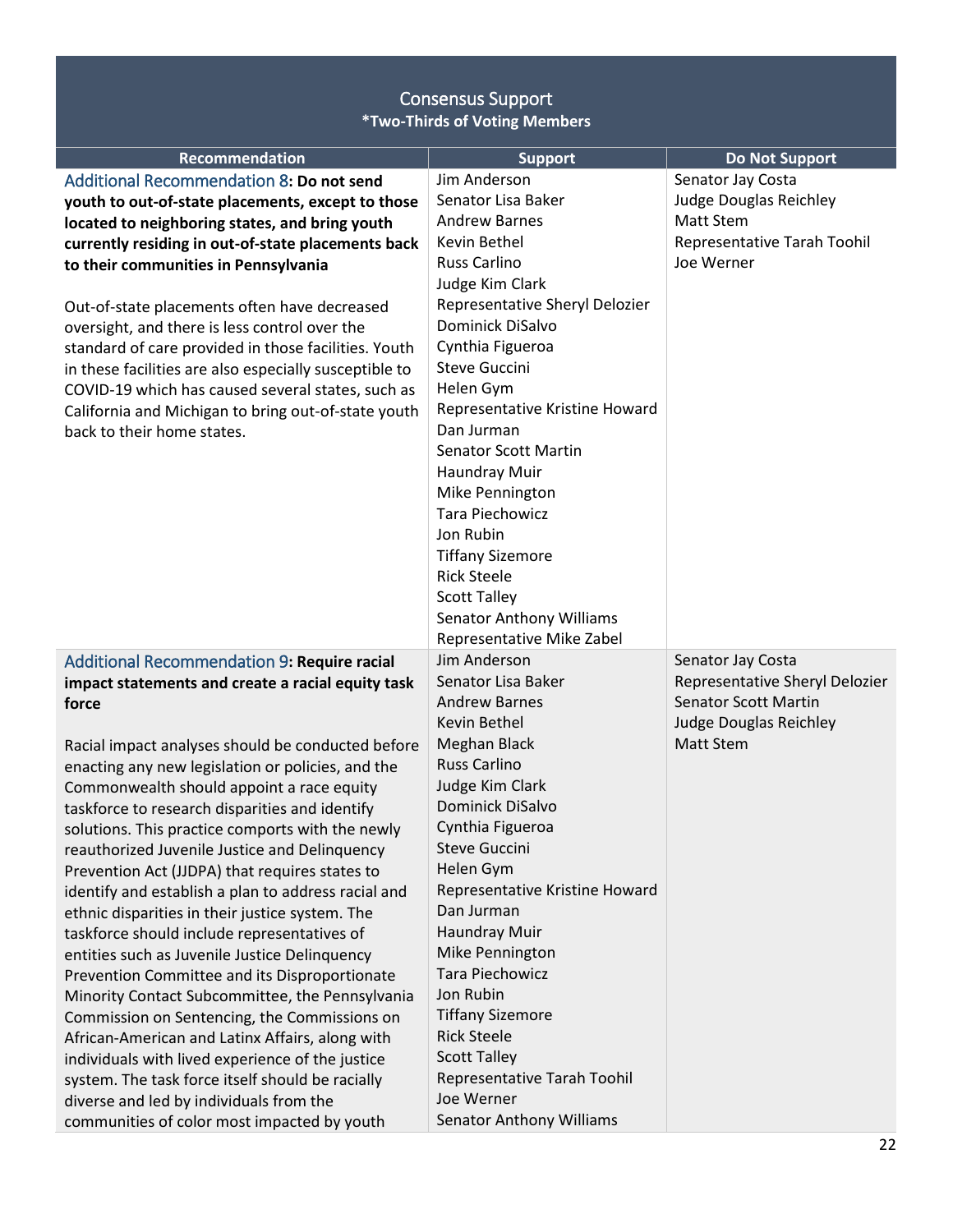<span id="page-22-1"></span><span id="page-22-0"></span>

| <b>Recommendation</b>                                                                                                                                                                                                                                                                                                                                                                                                                                                                                                                                                           | <b>Support</b>                                                                                                                                                                                                                                                                                                                                                                                                                                                                                                                                                                                     | <b>Do Not Support</b>                                           |
|---------------------------------------------------------------------------------------------------------------------------------------------------------------------------------------------------------------------------------------------------------------------------------------------------------------------------------------------------------------------------------------------------------------------------------------------------------------------------------------------------------------------------------------------------------------------------------|----------------------------------------------------------------------------------------------------------------------------------------------------------------------------------------------------------------------------------------------------------------------------------------------------------------------------------------------------------------------------------------------------------------------------------------------------------------------------------------------------------------------------------------------------------------------------------------------------|-----------------------------------------------------------------|
| incarceration. The state should charge the task<br>force with the responsibility to respond to state-<br>level policy and practice proposals. Additionally,<br>this task force should arrange for an independent<br>audit of Youth Risk Assessments used in the<br>Commonwealth for racial bias.                                                                                                                                                                                                                                                                                | Representative Mike Zabel                                                                                                                                                                                                                                                                                                                                                                                                                                                                                                                                                                          |                                                                 |
| Additional Recommendation 10: Adopt<br>legislation similar to Juvenile Court Rule 148 to<br>ensure school stability for children and youth in<br>the juvenile justice system<br>Ensure that all parties participate in Best Interest<br>Determination ("BID") meetings to ensure school<br>stability to discuss choices about school placement<br>and to ensure that all systems prioritize education<br>in the least restrictive setting with appropriate<br>support.                                                                                                          | Jim Anderson<br>Senator Lisa Baker<br><b>Andrew Barnes</b><br>Kevin Bethel<br>Meghan Black<br><b>Russ Carlino</b><br>Judge Kim Clark<br>Senator Jay Costa<br>Dominick DiSalvo<br>Cynthia Figueroa<br><b>Steve Guccini</b><br>Helen Gym<br>Representative Kristine Howard<br>Dan Jurman<br><b>Senator Scott Martin</b><br>Haundray Muir<br>Mike Pennington<br>Tara Piechowicz<br>Jon Rubin<br><b>Tiffany Sizemore</b><br><b>Rick Steele</b><br><b>Matt Stem</b><br><b>Scott Talley</b><br>Representative Tarah Toohil<br>Joe Werner<br><b>Senator Anthony Williams</b><br>Representative Mike Zabel | Representative Sheryl Delozier<br><b>Judge Douglas Reichley</b> |
| Additional Recommendation 11: Ensure youth<br>and families know their rights and how to assert<br>them<br>Training must provide youth with skills-based<br>training on youth rights and the grievance<br>procedure. Youth must receive information prior<br>to admission whenever possible, upon admission,<br>and then again after admission given the trauma<br>of family separation at admission. Family members<br>must also receive training and information about<br>the grievance procedure and how to support their<br>child. Orientation must be provided in the youth | Jim Anderson<br>Senator Lisa Baker<br><b>Andrew Barnes</b><br>Kevin Bethel<br>Meghan Black<br><b>Russ Carlino</b><br>Judge Kim Clark<br>Senator Jay Costa<br>Representative Sheryl Delozier<br>Dominick DiSalvo<br>Cynthia Figueroa<br>Helen Gym<br>Representative Kristine Howard                                                                                                                                                                                                                                                                                                                 | <b>Steve Guccini</b><br>Judge Douglas Reichley                  |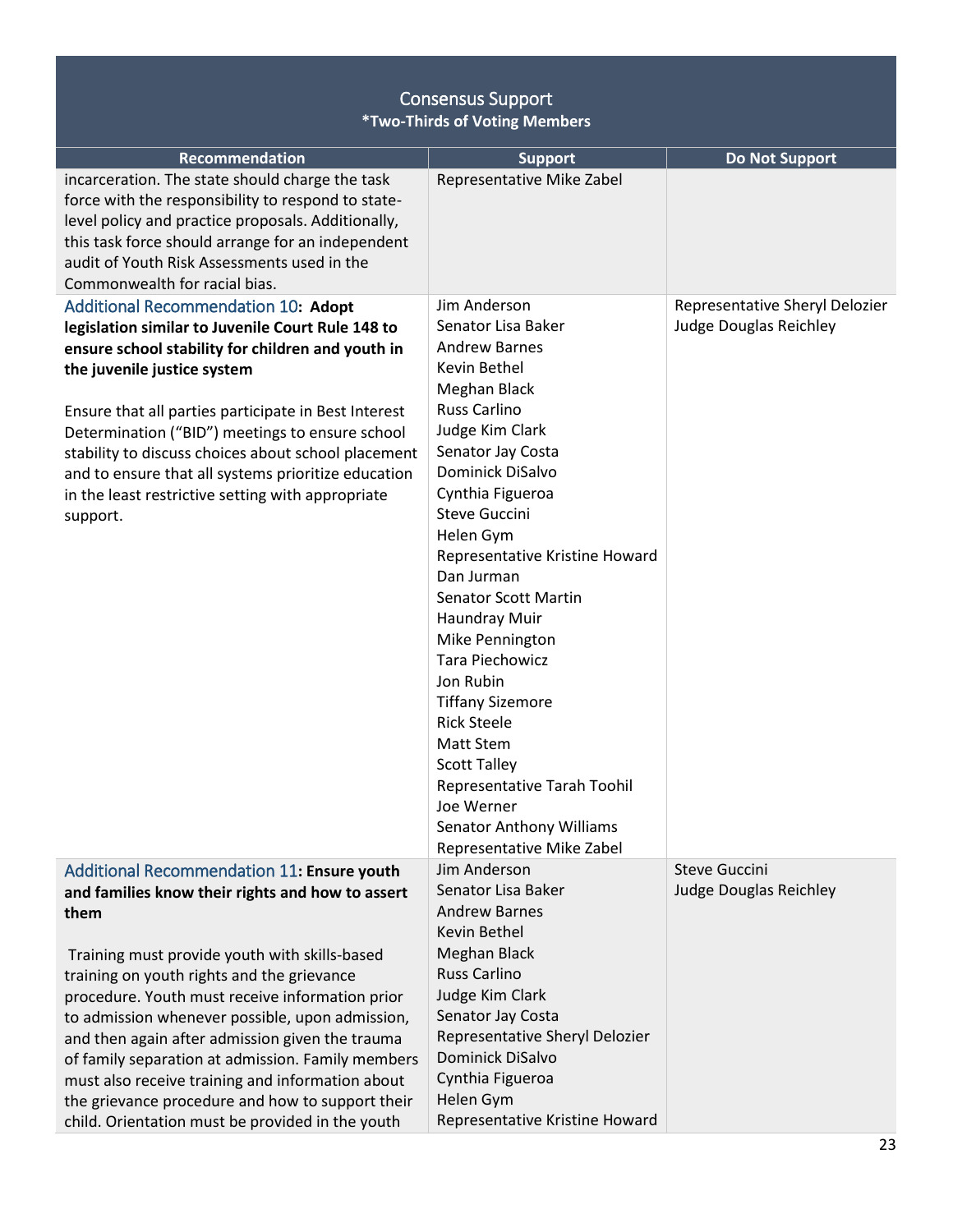| <b>Recommendation</b>                                 | <b>Support</b>                  | <b>Do Not Support</b> |
|-------------------------------------------------------|---------------------------------|-----------------------|
| and families' own language (as defined by the         | Dan Jurman                      |                       |
| youth and family), in an age and developmentally      | <b>Senator Scott Martin</b>     |                       |
| appropriate manner, by a neutral third-party, such    | Haundray Muir                   |                       |
| as a well-staffed independent ombudsperson            | Mike Pennington                 |                       |
| office, youth's attorney, or appointed oversight      | Tara Piechowicz                 |                       |
| agency. Information on youths' rights and             | Jon Rubin                       |                       |
| grievance procedures must be made available at        | <b>Tiffany Sizemore</b>         |                       |
| any time requested as well as physically posted       | <b>Rick Steele</b>              |                       |
| throughout the facility and communal areas to         | Matt Stem                       |                       |
| ensure youth's regular unrequested access.            | <b>Scott Talley</b>             |                       |
| Facilities must document both a youth's receipt of    | Representative Tarah Toohil     |                       |
| their rights and grievance procedure orientation as   | Joe Werner                      |                       |
| well as skills-based comprehension. The scope of      | <b>Senator Anthony Williams</b> |                       |
| what, how, and when a youth can file a grievance      | Representative Mike Zabel       |                       |
| must be as broad as possible. Youth should be         |                                 |                       |
| permitted to file and assert grievances in written    |                                 |                       |
| or oral form, formally or informally, and             |                                 |                       |
| anonymously if desired. Assistance to file a          |                                 |                       |
| grievance must be available to all youth who          |                                 |                       |
| request help. Any adult asked to help the youth       |                                 |                       |
| file a grievance must be granted access to do so      |                                 |                       |
| and must keep information shared by the youth         |                                 |                       |
| for the purpose of filing the grievance confidential. |                                 |                       |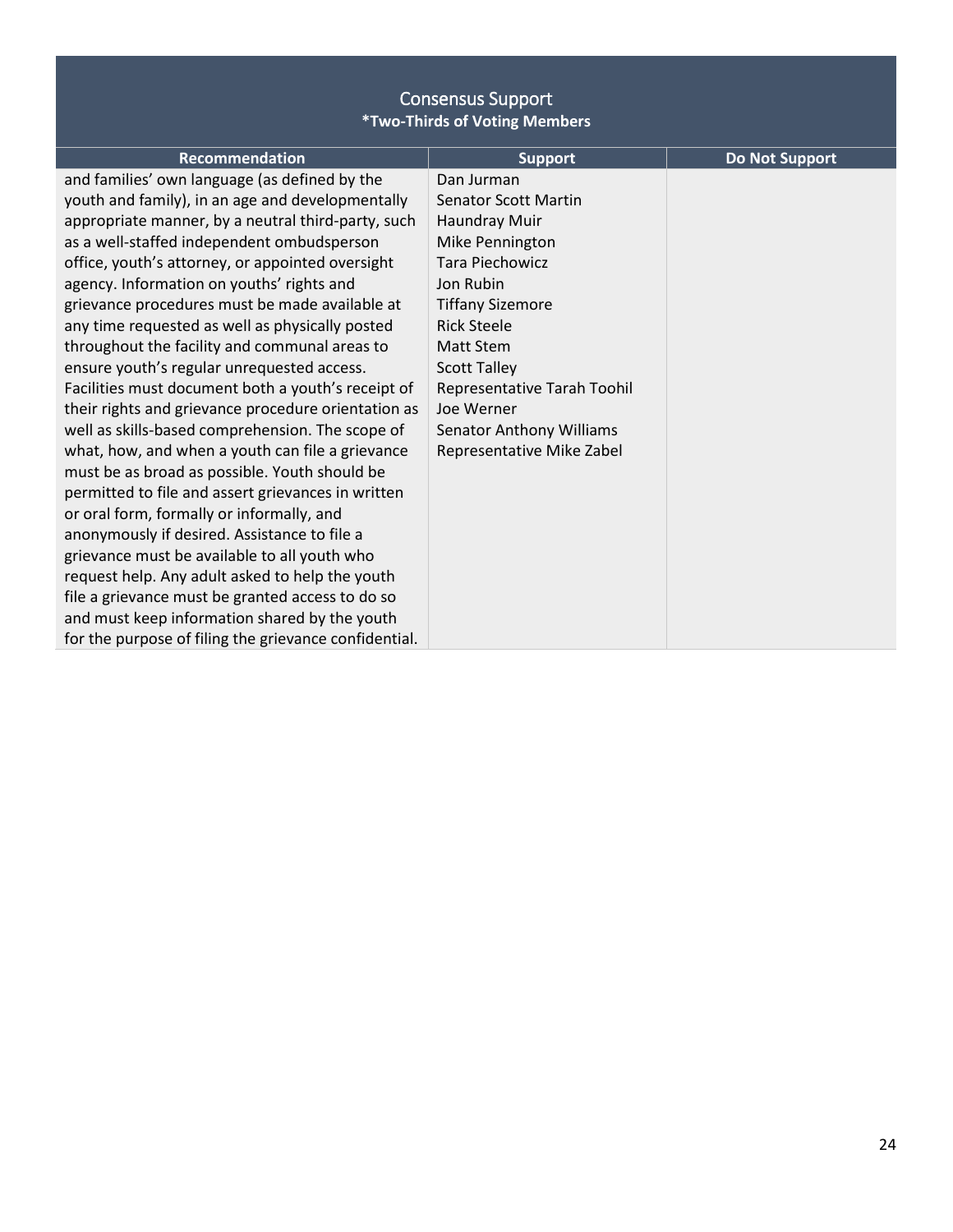<span id="page-24-2"></span><span id="page-24-1"></span><span id="page-24-0"></span>

| <b>Majority Support</b><br>*Majority of Voting Members                                                |                                                           |                                                               |  |
|-------------------------------------------------------------------------------------------------------|-----------------------------------------------------------|---------------------------------------------------------------|--|
| <b>Recommendation</b>                                                                                 | <b>Support</b>                                            | <b>Do Not Support</b>                                         |  |
| Subgroup Recommendation 14: Expand and<br>standardize school-based diversion                          | <b>Andrew Barnes</b><br>Kevin Bethel<br>Senator Jay Costa | Jim Anderson<br>Senator Lisa Baker<br>Meghan Black            |  |
| 1. Limit arrests in schools:                                                                          | Dominick DiSalvo<br>Cynthia Figueroa                      | <b>Russ Carlino</b><br>Judge Kim Clark                        |  |
| a. Youth may not be arrested for the following                                                        | <b>Steve Guccini</b>                                      | Representative Sheryl Delozier<br><b>Senator Scott Martin</b> |  |
| offenses while attending school, on school<br>property, or during transport to or from school or      | Helen Gym<br>Representative Kristine Howard               | Judge Douglas Reichley                                        |  |
| a school sponsored activity: disorderly conduct,                                                      | Dan Jurman                                                | <b>Rick Steele</b>                                            |  |
| tobacco, possession of a small amount marijuana,                                                      | Haundray Muir                                             | <b>Matt Stem</b>                                              |  |
| possession of drug paraphernalia, or alcohol                                                          | Mike Pennington                                           |                                                               |  |
| offenses, or for any other misdemeanor unless                                                         | <b>Tara Piechowicz</b>                                    |                                                               |  |
| they have 2 prior school diversions.                                                                  | Jon Rubin<br><b>Tiffany Sizemore</b>                      |                                                               |  |
| 2. Limit court referral from schools:                                                                 | <b>Scott Talley</b><br>Representative Tarah Toohil        |                                                               |  |
| a. Youth may not be referred to court by schools                                                      | Joe Werner                                                |                                                               |  |
| for: disorderly conduct, tobacco, possession of a                                                     | <b>Senator Anthony Williams</b>                           |                                                               |  |
| small amount of marijuana, possession of drug<br>paraphernalia, or alcohol offenses, or for any other | Representative Mike Zabel                                 |                                                               |  |
| misdemeanor unless they have 2 prior school                                                           |                                                           |                                                               |  |
| diversions.                                                                                           |                                                           |                                                               |  |
|                                                                                                       |                                                           |                                                               |  |
| 3. Authorize pre-arrest diversion in schools for any                                                  |                                                           |                                                               |  |
| offense to ensure that diversion is always an<br>option for schools and law enforcement in schools    |                                                           |                                                               |  |
| (remove all requirements for arrest and/or court                                                      |                                                           |                                                               |  |
| referral).                                                                                            |                                                           |                                                               |  |
|                                                                                                       |                                                           |                                                               |  |
| 4. Amend the definition of weapon to reconcile                                                        |                                                           |                                                               |  |
| differing definitions in statute and the schools<br>code and ensure that schools are not required to  |                                                           |                                                               |  |
| report possession of weapons on school grounds,                                                       |                                                           |                                                               |  |
| with the exception of firearms                                                                        |                                                           |                                                               |  |
|                                                                                                       |                                                           |                                                               |  |
| 5. Study alternatives to arrest and transportation                                                    |                                                           |                                                               |  |
| to detention, including models that have worked                                                       |                                                           |                                                               |  |
| in other states to provide services in lieu of arrest,<br>such as "Receiving Centers".                |                                                           |                                                               |  |
| Subgroup Recommendation 15: Expand and                                                                | <b>Andrew Barnes</b>                                      | Jim Anderson                                                  |  |
| standardize Informal Adjustment and other pre-                                                        | Kevin Bethel                                              | Senator Lisa Baker                                            |  |
| petition diversion and tailor criteria for post-                                                      | Judge Kim Clark                                           | Meghan Black                                                  |  |
| petition diversion                                                                                    | Senator Jay Costa                                         | <b>Russ Carlino</b>                                           |  |
|                                                                                                       | Cynthia Figueroa                                          | Representative Sheryl Delozier<br>Dominick DiSalvo            |  |
|                                                                                                       | Helen Gym<br>Representative Kristine Howard               | <b>Steve Guccini</b>                                          |  |
|                                                                                                       |                                                           |                                                               |  |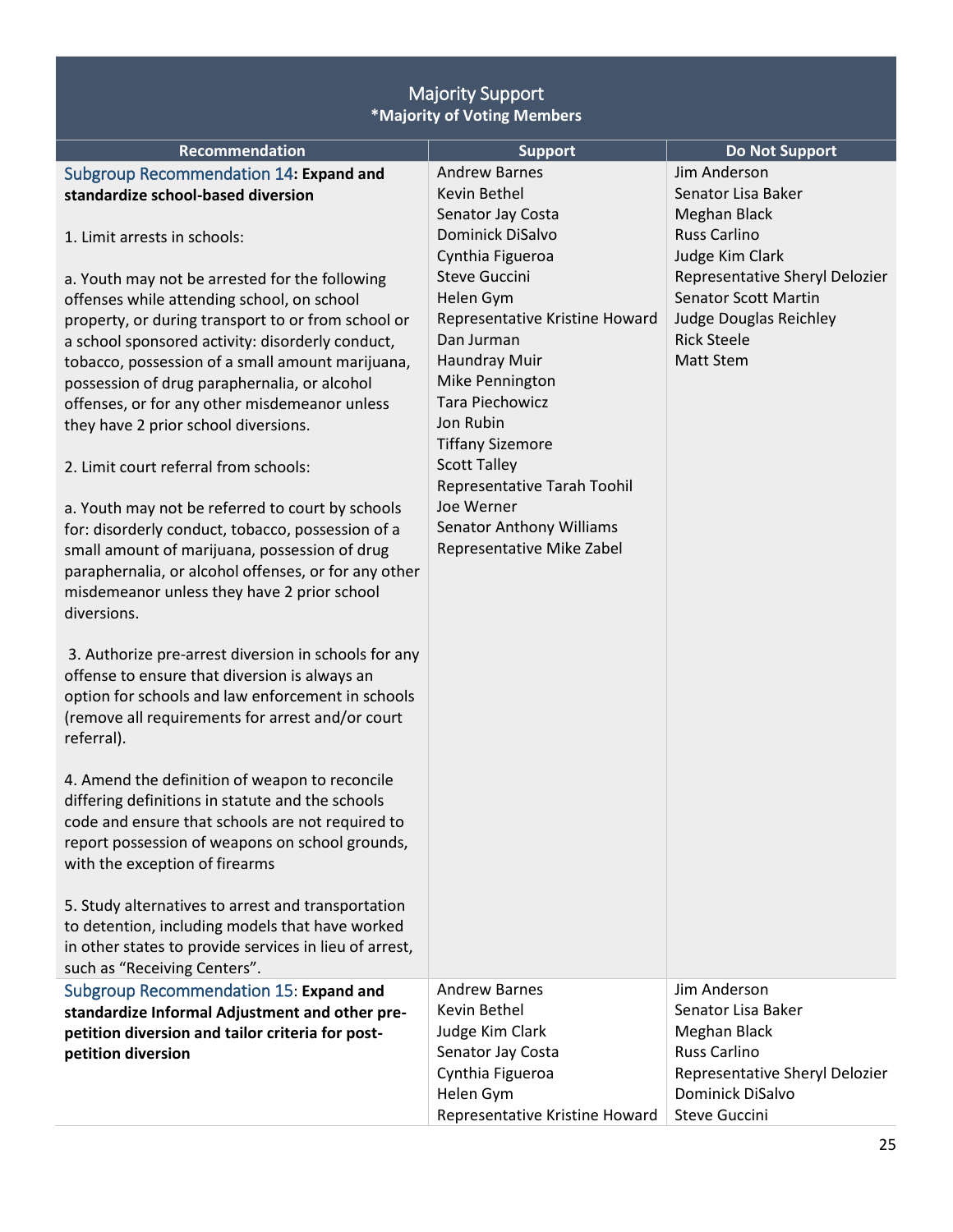<span id="page-25-0"></span>

| <b>Majority Support</b><br>*Majority of Voting Members                                                                                                                                                                                                                                                                                                                                                                                                                        |                                                                                                                                                                                                          |                                                                                                                                      |  |  |
|-------------------------------------------------------------------------------------------------------------------------------------------------------------------------------------------------------------------------------------------------------------------------------------------------------------------------------------------------------------------------------------------------------------------------------------------------------------------------------|----------------------------------------------------------------------------------------------------------------------------------------------------------------------------------------------------------|--------------------------------------------------------------------------------------------------------------------------------------|--|--|
| Recommendation                                                                                                                                                                                                                                                                                                                                                                                                                                                                | <b>Support</b>                                                                                                                                                                                           | <b>Do Not Support</b>                                                                                                                |  |  |
| 1. Require Informal Adjustment or other pre-<br>petition diversion for any youth who has fewer<br>than two prior pre-petition diversions for:<br>a. All misdemeanors and all nonviolent felonies,<br>except firearm related offenses.<br>2. Other conditions of Informal Adjustment:<br>a. The youth shall not be required to admit guilt,<br>but may be required to accept responsibility, in<br>order to receive an informal adjustment or other<br>pre-petition diversion. | Dan Jurman<br>Haundray Muir<br>Tara Piechowicz<br>Jon Rubin<br><b>Tiffany Sizemore</b><br>Matt Stem<br><b>Scott Talley</b><br>Joe Werner<br><b>Senator Anthony Williams</b><br>Representative Mike Zabel | <b>Senator Scott Martin</b><br>Mike Pennington<br><b>Judge Douglas Reichley</b><br><b>Rick Steele</b><br>Representative Tarah Toohil |  |  |
| b. There shall be no fees associated with a pre-<br>petition diversion or informal adjustment.<br>3. Limit length of Consent Decree to 6 months:                                                                                                                                                                                                                                                                                                                              |                                                                                                                                                                                                          |                                                                                                                                      |  |  |
| a. Extensions shall not be allowed except for the<br>completion of an evidence-based program<br>assessed as necessary for that youth by a validated<br>risk/needs assessment or to complete community<br>service, and then an extension is possible for 3<br>months. Each consent decree shall have no more<br>than 2 extensions.                                                                                                                                             |                                                                                                                                                                                                          |                                                                                                                                      |  |  |
| b. Revocations of consent decrees shall not be<br>allowed solely for non-payment of restitution or<br>other financial obligations including fines and fees,<br>except for cases where the Commonwealth<br>demonstrates that the youth was able to pay and<br>made no effort to do so.                                                                                                                                                                                         |                                                                                                                                                                                                          |                                                                                                                                      |  |  |
| Subgroup Recommendation 16: Focus the use of<br>pre-adjudication detention                                                                                                                                                                                                                                                                                                                                                                                                    | <b>Andrew Barnes</b><br>Kevin Bethel                                                                                                                                                                     | Jim Anderson<br>Senator Lisa Baker                                                                                                   |  |  |
| 1. The following youth shall not be placed in<br>detention prior to adjudication:                                                                                                                                                                                                                                                                                                                                                                                             | Judge Kim Clark<br>Senator Jay Costa<br><b>Dominick DiSalvo</b><br>Cynthia Figueroa                                                                                                                      | Meghan Black<br><b>Russ Carlino</b><br>Representative Sheryl Delozier<br><b>Senator Scott Martin</b>                                 |  |  |
| a. Any youth under the age of 14, unless the court<br>determines the youth poses a specific, immediate,<br>and substantial risk of harm to others and there is<br>no alternative to reduce the risk of harm to others.<br>b. Any youth on a written allegation of a<br>misdemeanor offense or nonviolent felony                                                                                                                                                               | <b>Steve Guccini</b><br>Helen Gym<br>Representative Kristine Howard<br>Dan Jurman<br>Haundray Muir<br>Mike Pennington<br><b>Tara Piechowicz</b>                                                          | Judge Douglas Reichley<br><b>Rick Steele</b><br>Representative Tarah Toohil<br>Joe Werner                                            |  |  |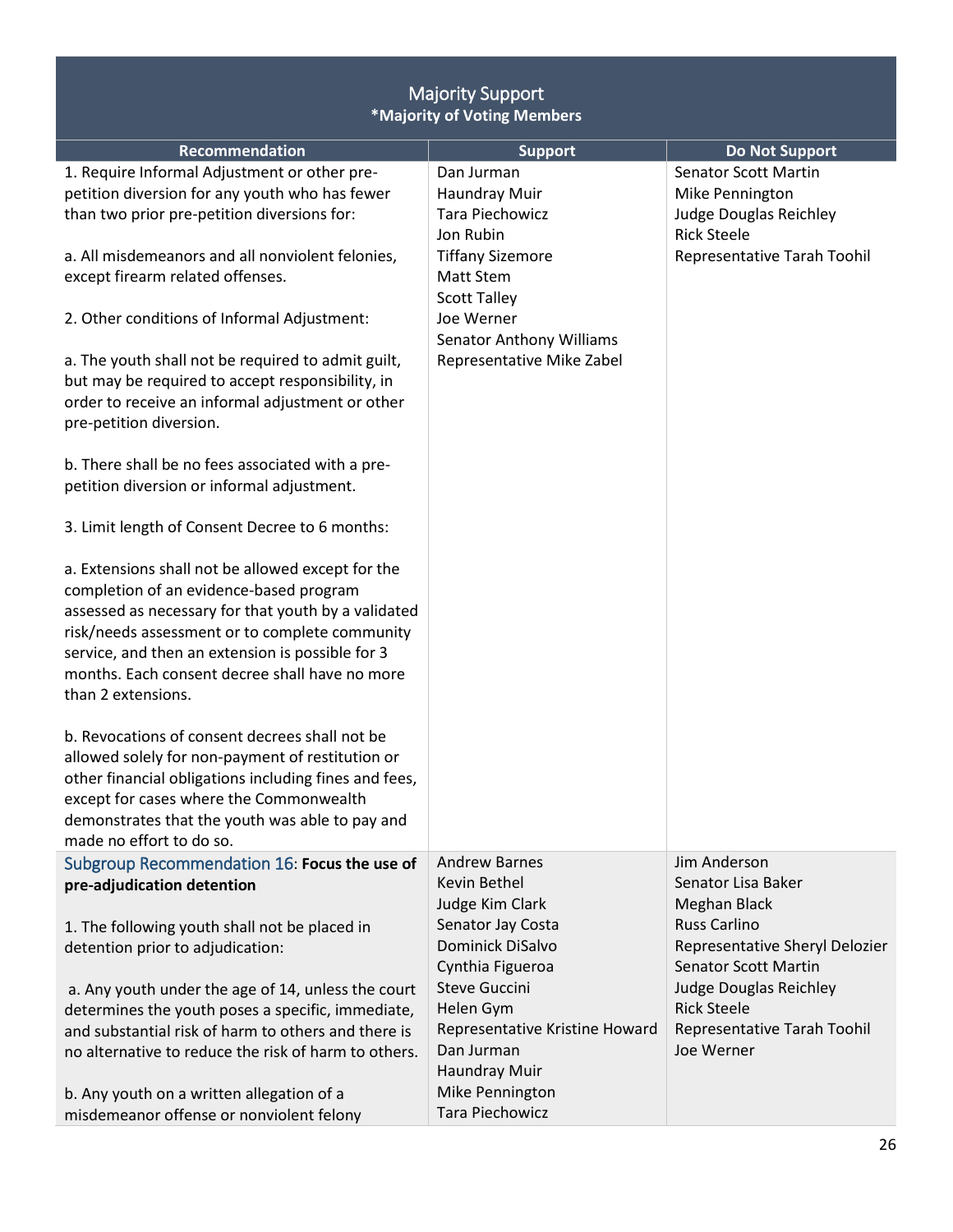| <b>Majority Support</b><br>*Majority of Voting Members                                                                                                                                                                                                                                                                                                                                         |                                                                                                                                          |                       |  |  |
|------------------------------------------------------------------------------------------------------------------------------------------------------------------------------------------------------------------------------------------------------------------------------------------------------------------------------------------------------------------------------------------------|------------------------------------------------------------------------------------------------------------------------------------------|-----------------------|--|--|
| Recommendation                                                                                                                                                                                                                                                                                                                                                                                 | <b>Support</b>                                                                                                                           | <b>Do Not Support</b> |  |  |
| c. Youth who are charged with a status offense,<br>probation violation, or non-payment of fines, fees,<br>or restitution<br>d. Youth who are pregnant or are parents of<br>children born in the past year, unless the court<br>determines the youth poses a specific, immediate,<br>and substantial risk of harm to others and there is<br>no alternative to reduce the risk of harm to others | Jon Rubin<br><b>Tiffany Sizemore</b><br>Matt Stem<br><b>Scott Talley</b><br><b>Senator Anthony Williams</b><br>Representative Mike Zabel |                       |  |  |
| e. Any youth who does not pose a specific,<br>immediate, and substantial risk of harm to another<br>person                                                                                                                                                                                                                                                                                     |                                                                                                                                          |                       |  |  |
| 2. No youth shall be placed in detention solely due<br>to:                                                                                                                                                                                                                                                                                                                                     |                                                                                                                                          |                       |  |  |
| a. A lack of supervision alternatives or service<br>options;                                                                                                                                                                                                                                                                                                                                   |                                                                                                                                          |                       |  |  |
| b. A parent or guardian avoiding legal<br>responsibility;                                                                                                                                                                                                                                                                                                                                      |                                                                                                                                          |                       |  |  |
| c. A risk of self-harm;                                                                                                                                                                                                                                                                                                                                                                        |                                                                                                                                          |                       |  |  |
| d. Contempt of court;                                                                                                                                                                                                                                                                                                                                                                          |                                                                                                                                          |                       |  |  |
| e. Violations of a valid court order; or                                                                                                                                                                                                                                                                                                                                                       |                                                                                                                                          |                       |  |  |
| f. Technical violations of probation or aftercare<br>unless there is probable cause that the juvenile<br>poses a specific, immediate, and substantial risk of<br>harm to others.                                                                                                                                                                                                               |                                                                                                                                          |                       |  |  |
| 3. At the detention hearing, a youth shall not be<br>placed or allowed to remain in detention unless:                                                                                                                                                                                                                                                                                          |                                                                                                                                          |                       |  |  |
| a. They have scored as detention-eligible on a<br>validated detention risk assessment, which may<br>not be overridden to place a youth in detention.                                                                                                                                                                                                                                           |                                                                                                                                          |                       |  |  |
| b. There is probable cause that community-based<br>alternatives to detention are insufficient to 1)<br>secure the presence of the youth at the next<br>hearing as demonstrated by the record or b)                                                                                                                                                                                             |                                                                                                                                          |                       |  |  |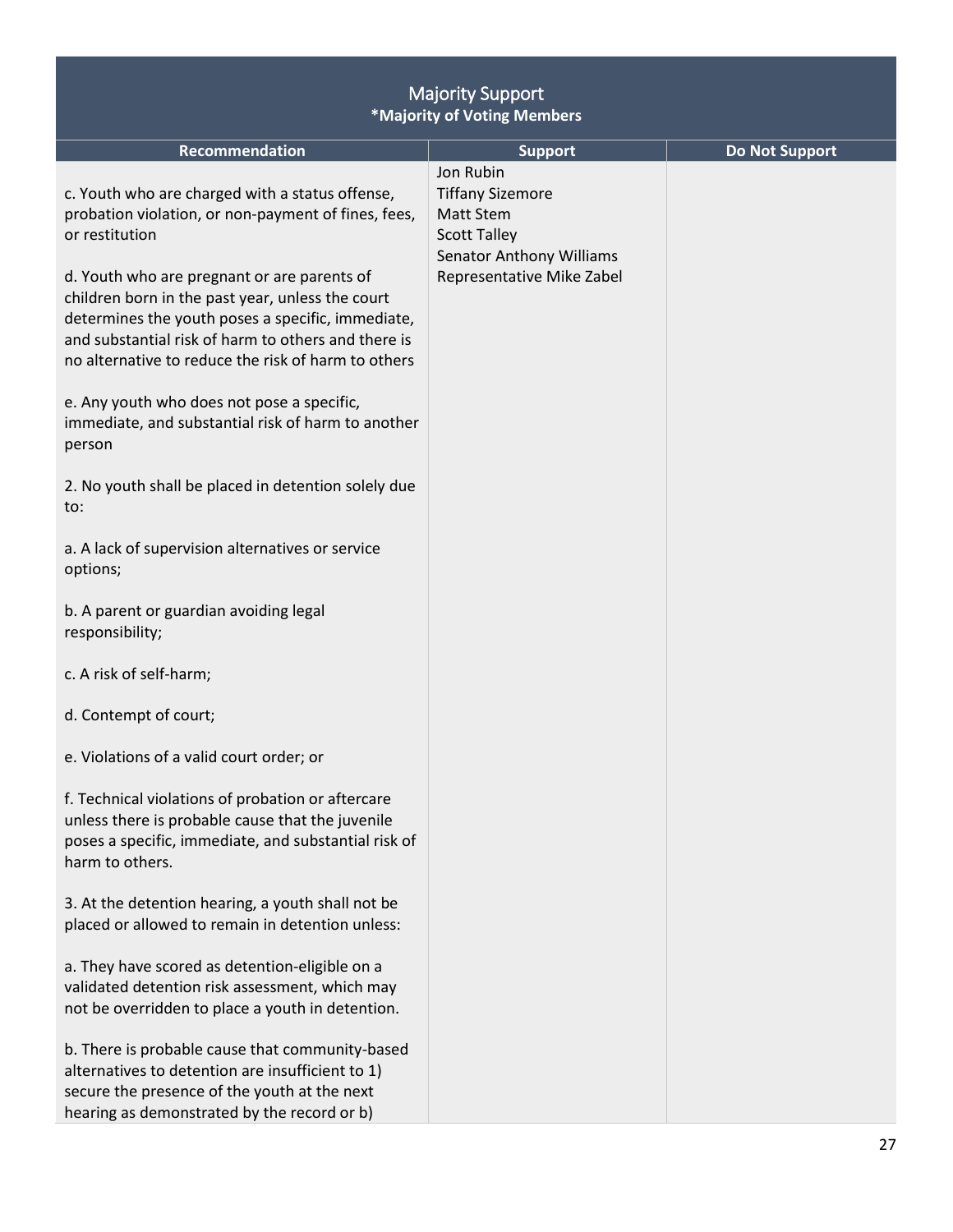| <b>Majority Support</b><br>*Majority of Voting Members                                                                                                                                                                                                                 |                |                       |  |  |
|------------------------------------------------------------------------------------------------------------------------------------------------------------------------------------------------------------------------------------------------------------------------|----------------|-----------------------|--|--|
| <b>Recommendation</b>                                                                                                                                                                                                                                                  | <b>Support</b> | <b>Do Not Support</b> |  |  |
| protect the safety of another person from serious<br>threat.                                                                                                                                                                                                           |                |                       |  |  |
| 4. Detention shall never be required.                                                                                                                                                                                                                                  |                |                       |  |  |
| 5. Expand access to community-based alternatives<br>to detention which do not include the use of<br>electronic monitoring, such as evening and after<br>school reporting centers.                                                                                      |                |                       |  |  |
| 6. A youth shall not spend more than 20<br>cumulative days in detention prior to adjudication.<br>This 20-day limit may only be extended at the<br>request of the youth or upon a written finding of<br>specific, immediate and substantial risk of harm to<br>others. |                |                       |  |  |